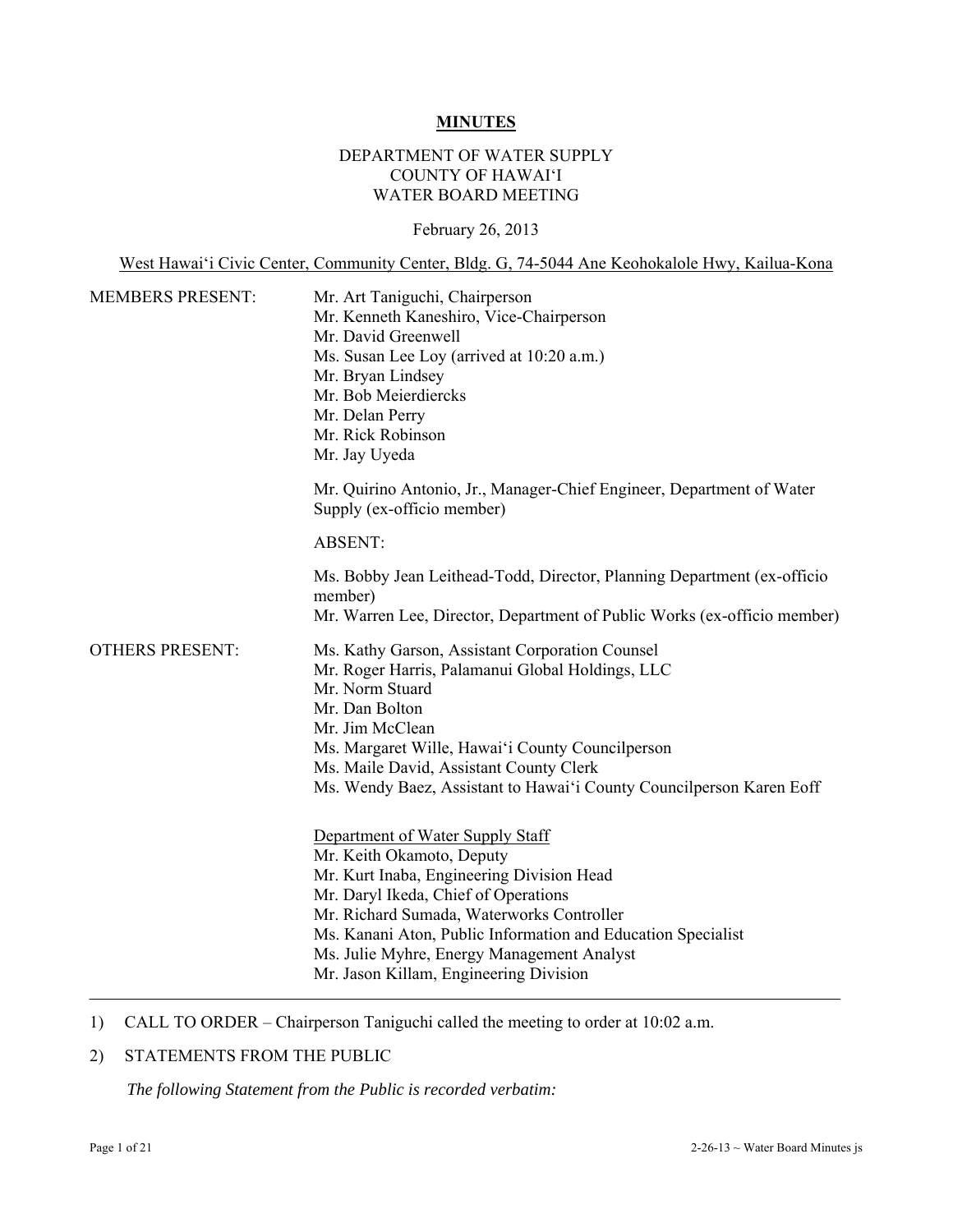*Mr. Roger Harris testified about Agenda Item 5(A) ASSIGNMENT AND ASSUMPTION; CONSENT:* 

**MR. HARRIS:** Good morning, Mr. Chairman, members of the Board. My name is Roger Harris, from Palamanui. We would just like to urge you to approve the execution of the Item 5(A)…let's see…the Assumption and Consent agreement for Palamanui and Kohanaiki. Thank you very much.

#### 3) APPROVAL OF MINUTES

The Chairperson entertained a Motion to approve the Minutes of the January 22, 2013, Water Board meeting.

MOTION: Mr. Meierdiercks moved to approve; seconded by Mr. Perry, and carried unanimously by voice vote.

Chairperson Taniguchi noted a misspelling on Page 8 of the Minutes. The spelling should be "principal," instead of "principle."

ACTION: Mr. Meierdiercks moved to amend the Minutes; seconded by Mr. Uyeda, and carried unanimously by voice vote.

ACTION: Main Motion to Approve Amended Minutes carried unanimously by voice vote.

# 4) APPROVAL OF ADDENDUM AND/OR SUPPLEMENTAL AGENDA

#### **(Note: Addendum requires Roll Call Vote)**

None

#### 5) NORTH KONA:

# A. **ASSIGNMENT AND ASSUMPTION; CONSENT:**

#### *(This Item was deferred at the January 22, 2013, Board meeting.)*

Palamanui Global Holdings LLC and Kohanaiki Shores LLC, developers of the Palamanui and Kohanaiki projects, respectively, in North Kona and current parties with the Board to a June 15, 1999, Water Agreement, as amended, seek the Board's consent to the assignment by Kohanaiki to Palamanui and the assumption by Palamanui from Kohanaiki of all of Kohanaiki's rights and obligations under the agreement, and the Board's release of Kohanaiki from any further obligations under the agreement.

The Manager-Chief Engineer recommended that the Board accept this document, subject to approval by Corporation Counsel as to form and legality, and that either the Chairperson or the Vice-Chairperson be authorized to sign the document.

The Manager-Chief Engineer said that the Department had reviewed the agreement, and had no objections to the assignment and recommended approval by the Board.

MOTION: Mr. Robinson moved to approve; seconded by Mr. Kaneshiro.

The Manager-Chief Engineer noted that Palamanui had signed off on the agreement, but Kohanaiki had still not signed.

ACTION: Motion carried unanimously by voice vote.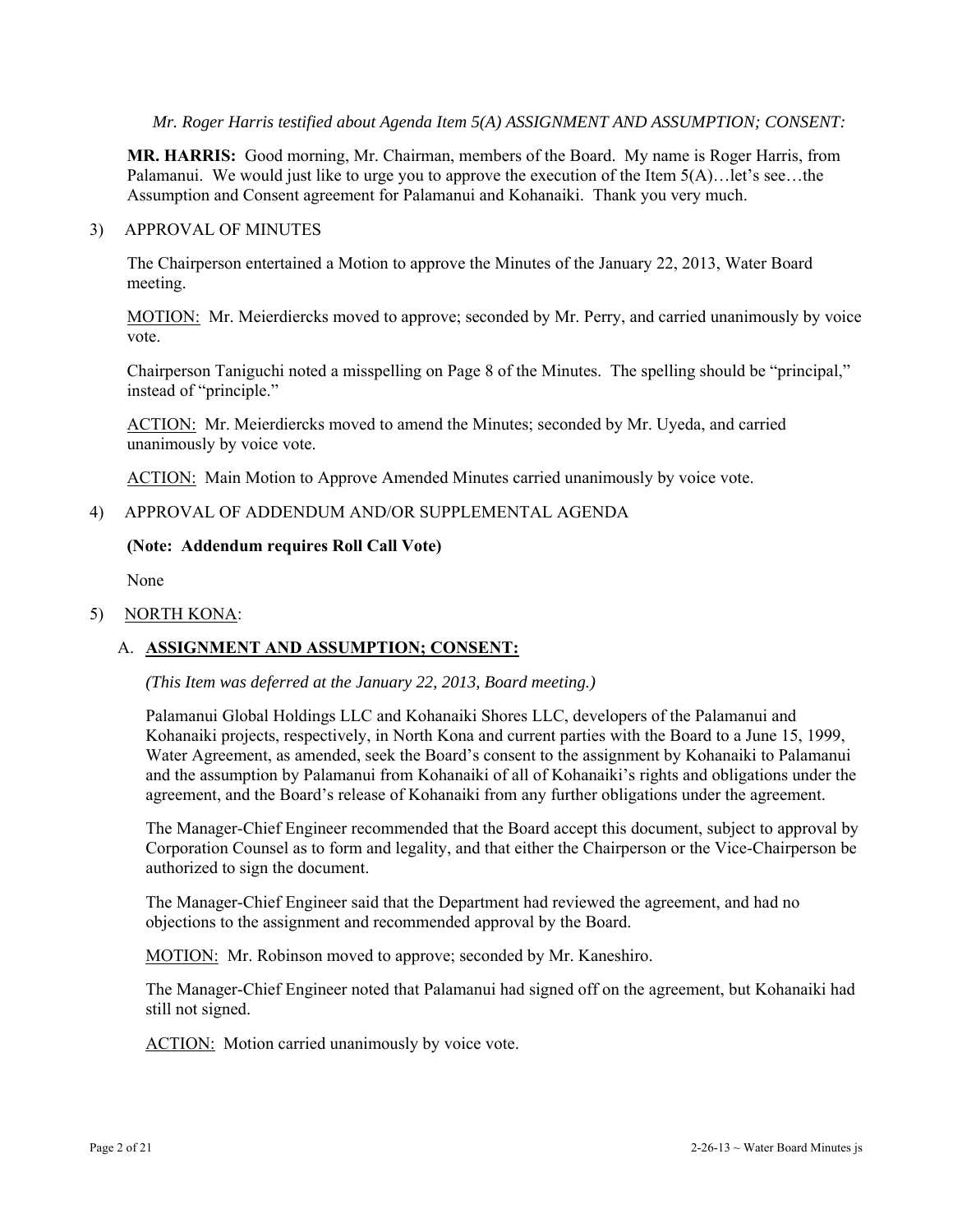# B. **JOB NO. 2012-985, HUALĀLAI DEEPWELL REPAIR:**

#### *(This Item was deferred at the January 22, 2013, Board meeting.)*

This project generally consists of the replacement of the existing deepwell submersible motor, pump, power cable, column pipe and appurtenances and chlorination of the well and pumping assembly, in accordance with the plans and specifications.

Bids for this project were opened on January 15, 2013, at 2:30 p.m., and the following are the bid results:

| Bidder                                         | <b>Bid Amount</b> |
|------------------------------------------------|-------------------|
| Beylik Drilling and Pump Service, Inc.         | \$79,223.00       |
| Derrick's Well Drilling and Pump Services, LLC | \$93,000.00       |

Project Costs:

|                                                        | <b>Total Cost:</b> | \$ 87,145.00 |
|--------------------------------------------------------|--------------------|--------------|
| 2) Contingencies $(\sim 10\%)$                         |                    | \$ 7.922.00  |
| 1) Low Bidder (Beylik Drilling and Pump Service, Inc.) |                    | \$79,223.00  |

Funding for this project will be from DWS's CIP Budget. The contractor will have 180 calendar days to complete this project. The engineering estimate for this project was \$146,500.00.

The Manager-Chief Engineer recommended that the Board award the contract for JOB NO. 2012-985, HUALĀLAI DEEPWELL REPAIR, to the lowest responsible bidder, Beylik Drilling and Pump Services, Inc., for their bid amount of \$79,223.00 plus \$7,922.00 for contingencies, for a total contract amount of **\$87,145.00**. It is further recommended that either the Chairperson or the Vice-Chairperson be authorized to sign the contract, subject to review as to form and legality by Corporation Counsel.

MOTION: Mr. Meierdiercks moved to approve; seconded by Mr. Robinson.

The Manager-Chief Engineer said this Item was deferred last month because the Department had some questions and concerns. However, the Department now recommends awarding to Beylik Drilling and Pump Services, Inc., the lowest bidder.

Mr. Kaneshiro asked why there was such a big difference between the engineering estimate and the bids.

Mr. Ikeda explained that this engineering estimate was done for a previous repair at this well, where a brand-new motor was used. In the current bid, a refurbished motor will be used. That is the reason for the big difference between the engineering estimate and the bids.

Mr. Uyeda asked if the Department had changed the specifications when the job went out to bid, or if it was stated up-front (that a refurbished motor would be used).

Mr. Ikeda said it was stated up-front. The Department stayed with the higher estimate.

ACTION: Motion carried unanimously by voice vote.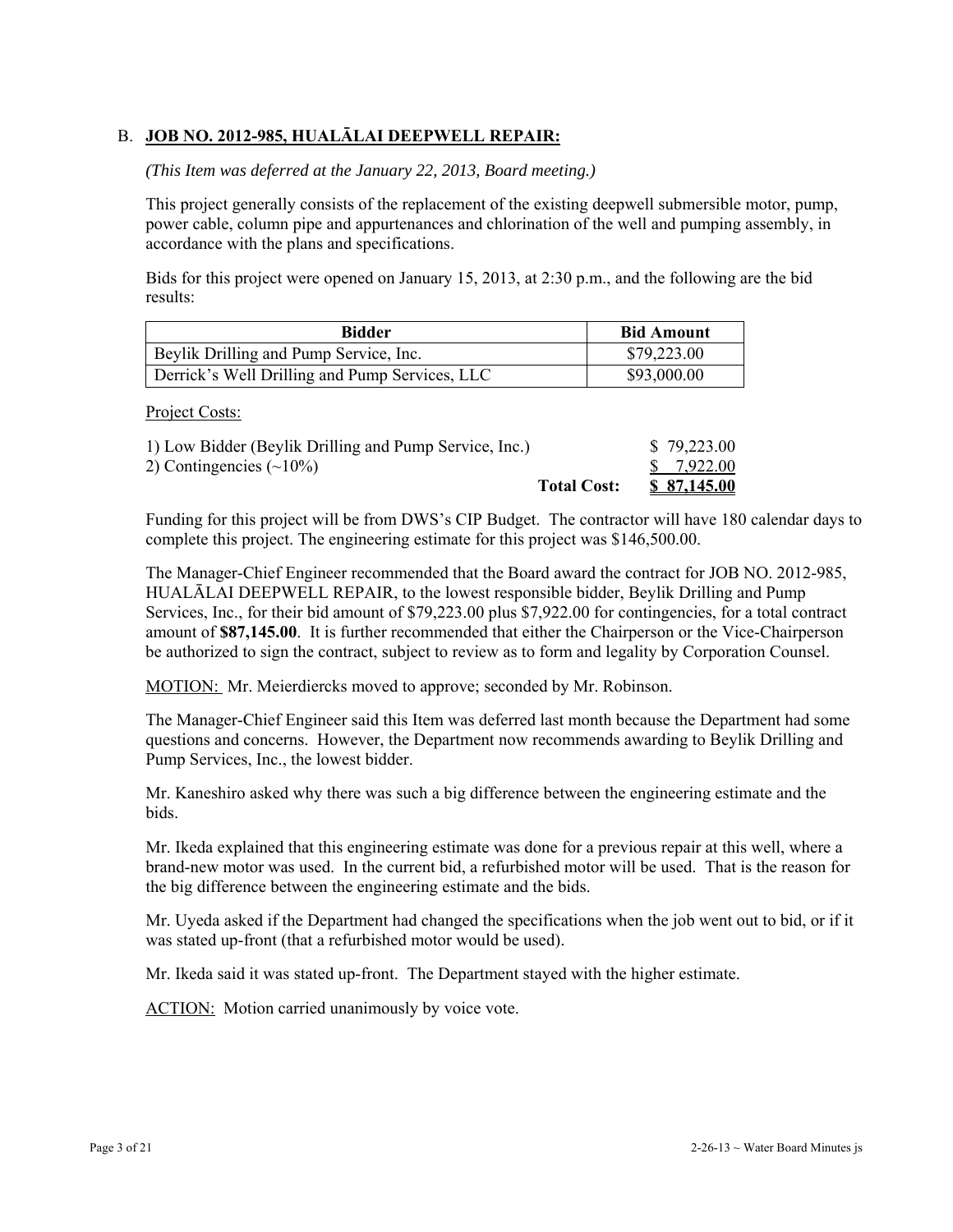# C. **JOB NO. 2008-934, CONSTRUCTION OF THE KONA OCEAN VIEW PROPERTIES WATER SYSTEM IMPROVEMENTS:**

Bids were opened on February 7, 2013 at 2:00 p.m.; and the following are the bid results:

| <b>Bidder</b>                                   | <b>Bid Amount</b> | <b>Adjusted Bid Amount*</b><br>(for purposes of bid<br>award) |
|-------------------------------------------------|-------------------|---------------------------------------------------------------|
| Koga Engineering & Construction, Inc.           | \$1,121,544.90    | \$1,057,017.66                                                |
| Isemoto Contracting Co., Ltd                    | \$1,274,964.00    | \$1,211,215.80                                                |
| Kona Kau Construction Services & Supplies, Inc. | \$1,352,345.64    | \$1,276,328.36                                                |
| Nan, Inc.                                       | \$1,945,943.56    | \$1,945,910.08                                                |
| Goodfellow Bros., Inc.                          | \$2,389,274.00    | \$2,248,200.30                                                |

\*Bids were adjusted (for the purposes of award) to provide credits for use of Hawaii Products and participation in the State Apprenticeship Program. There was also a minor correction to one of the bids.

#### Project Cost:

| <b>Total Construction Cost:</b>                       | <b>\$1,233,700.00</b> |
|-------------------------------------------------------|-----------------------|
| 2. Construction Contingency $(\sim 10\%)$             | 112.155.10            |
| 1. Low Bidder (Koga Engineering & Construction, Inc.) | \$1,121,544.90        |

Funding for this project will be from the USDA's Rural Utilities Service Water and Waste Water Loan and Grant program and County G.O. Bonds (Loan - \$1,169,000, Grant - \$353,369 and Total \$1,522,369). The consultant contract amount is \$151,750.00. There are other fees that will be reimbursable by the loan/grant funds.

The contractor will have 270 calendar days to complete this project.

Pursuant to the Hawai'i County Code, Section 12-24, the award of contract is subject to the creation of the Improvement District.

The Manager-Chief Engineer recommended that the Board award the contract for JOB NO. 2008-934, CONSTRUCTION OF KONA OCEAN VIEW PROPERTIES WATER SYSTEM IMPROVEMENTS, to the lowest responsible bidder, Koga Engineering & Construction, Inc., for their bid amount of \$1,121,544.90 plus \$112,155.10 in construction contingency, for a total contract amount of \$1,233,700.00, subject to review as to form and legality of the contract by Corporation Counsel and the acceptance by the USDA Rural Development, Hawai'i County Council and homeowners of the Improvement District Assessment amount.

MOTION: Mr. Meierdiercks moved to approve; seconded by Mr. Robinson.

The Manager-Chief Engineer said the Department received favorable bids on this project. Once approved by the Board, this project will go to the County Council for approval. A public hearing must be held, and then DWS can award the contract, he said. It may take several months before everything is executed. The process in an Improvement District project like this takes that long, the Manager-Chief Engineer said.

Mr. Greenwell asked whether the 270 calendar days allotted to complete the project was the actual construction time.

The Deputy said that with every one of DWS's contracts, the contract duration starts upon execution of the contract. The contractor needs time to mobilize, demobilize, set up the equipment, buy the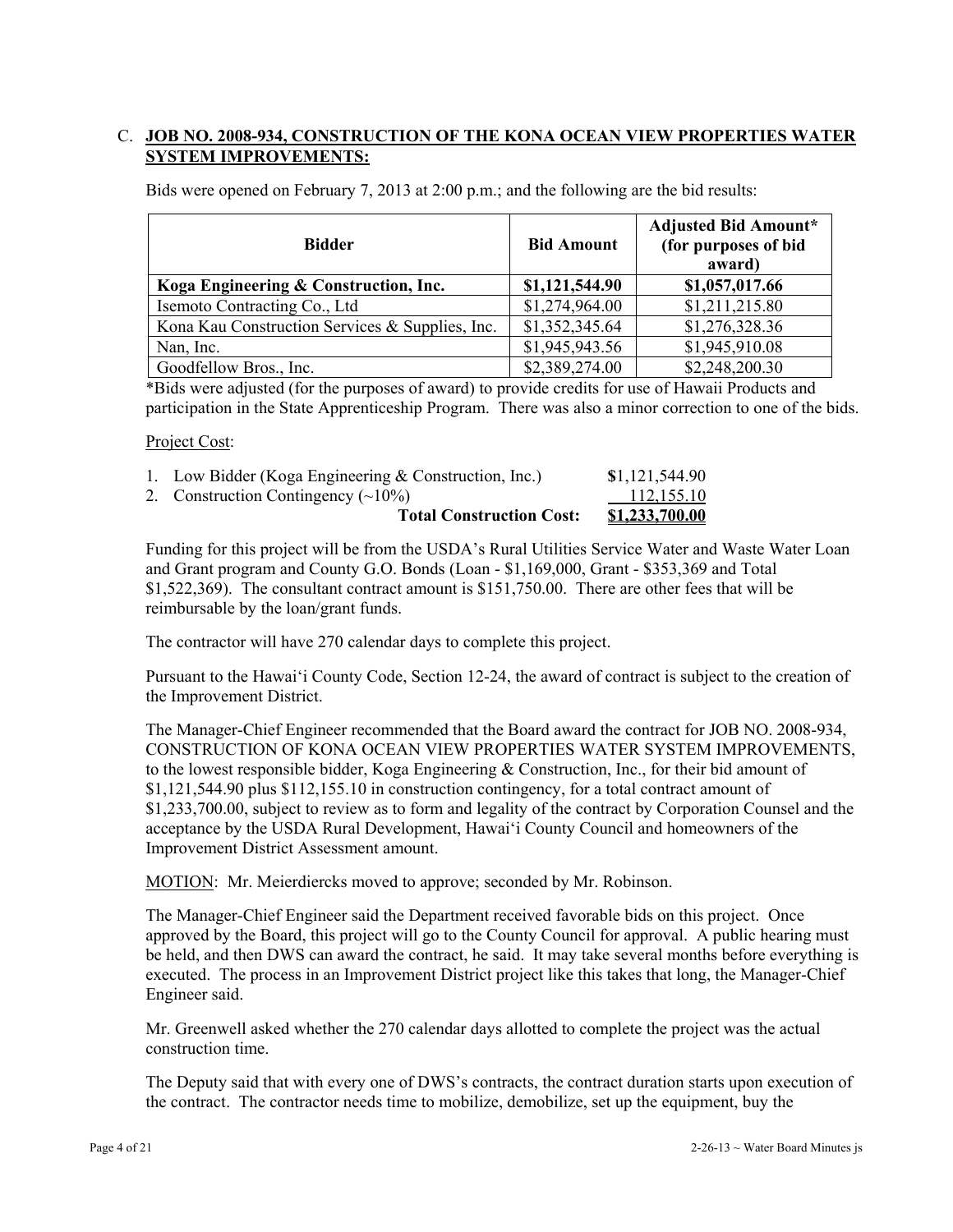materials, etc. The actual construction is *within* the 270 days, he said. The clock starts upon execution, so the contractor is supposed to complete the project 270 calendar days thereafter.

Mr. Greenwell asked whether that number sat well with Engineering.

The Deputy confirmed that it did.

Mr. Kaneshiro, noting that this is an Improvement District project, asked whether the land owners were responsible to pay a portion of the cost of the project.

The Manager-Chief Engineer confirmed this. DWS was able to secure some U.S. Department of Agriculture (USDA) funding; a portion of the funding is a grant and a portion of the funding is a loan. The residents in the Improvement District will be paying back the loan portion of the funding. He asked Mr. Inaba what the cost to the land owners would be.

Mr. Inaba said the cost to the land owners has not yet been determined. The project will go next to the County Council, where the cost will be determined. He noted that a Public Hearing must be held, and said that the community needs to approve the loan repayment amount, etc.

Ms. Garson said that the County Council will eventually pass an ordinance that sets forth the assessments in the Improvement District. That is when the amount that the residents must pay will be set. The residents will have an opportunity to provide public testimony regarding the assessments, she said. The Council will look at the numbers, and the assessments will be set in an ordinance.

The Manager-Chief Engineer said the County will be responsible for collecting the assessments from the land owners, similar to how the County collects real property taxes. In an Improvement District, failure to pay one's assessment can lead to foreclosure on one's property.

Mr. Kaneshiro asked if the residents would be responsible to pay the entire loan portion of the funding.

The Manager-Chief Engineer confirmed that the residents would pay the whole amount of the loan.

Mr. Robinson said he was surprised at the difference in the bid amounts; the high bid was double the amount of the low bid. He asked if the low bidder, Koga Engineering & Construction, Inc., might come back and say they under-bid, and that they needed to get more money for doing the project.

The Manager-Chief Engineer said no. The Department was comfortable that the bids are proper. This kind of spread among bids happens sometimes, for whatever reason. He vouched for the contractors as bona fide and in good standing.

Mr. Uyeda asked what the scope of the project included.

Mr. Inaba said the project involved the installation of waterline and laterals.

Mr. Uyeda asked if it would be a 12-inch waterline.

Mr. Inaba said no, it would be an 8-inch waterline.

The Manager-Chief Engineer said this is a small subdivision of about 80 lots; the project would provide water in a neighborhood where no water system currently exists. DWS has been working on this Improvement District over the past 20 years or so. The process to get an Improvement District takes that long, and is subject to how proactive or diligent the district's Councilperson is in getting it going in cooperation with the residents. He said that many community meetings were held in order to get this Improvement District through.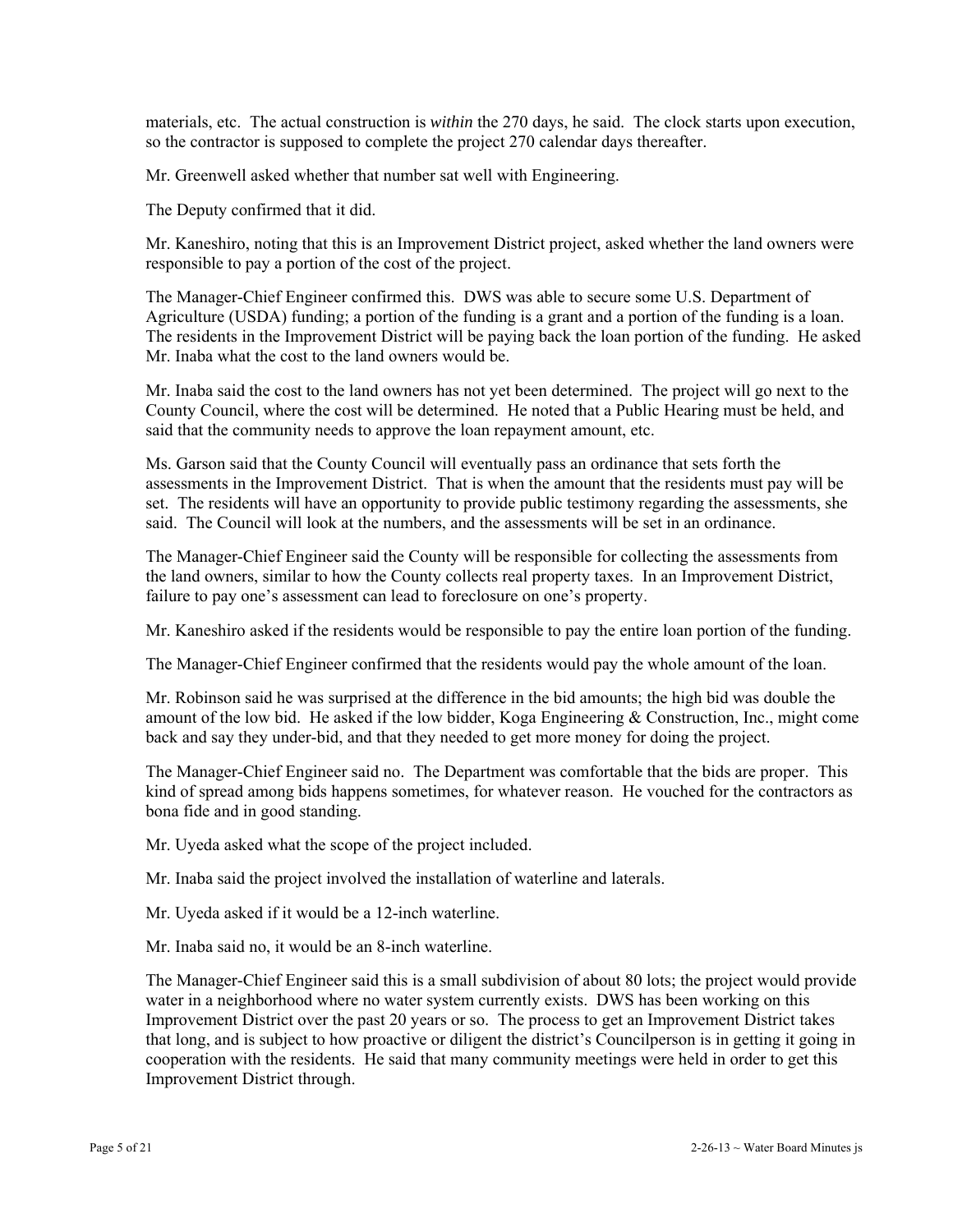Mr. Uyeda asked if this project, with its special funding, would require more project management, including more paperwork.

The Manager-Chief Engineer said no, it would not call for any additional project management, beyond the normal inspections on DWS's part.

Mr. Uyeda asked whether the construction management cost to DWS would be the same as with other, similar projects.

The Manager-Chief Engineer confirmed this.

Chairperson Taniguchi asked whether the County was the source of the funds, through County bonds.

The Manager-Chief Engineer confirmed this.

Chairperson Taniguchi asked if then this is a County project, i.e., not a DWS project.

The Manager-Chief Engineer confirmed that it is a County project, and therefore it must go to the County Council for approval.

ACTION: Motion carried unanimously by voice vote.

## D. **FIRST AMENDMENT TO AMENDED AND RESTATED AGREEMENT REGARDING DEVELOPMENT OF SOUTH WAI'AHA WATER SYSTEM AND TERMINATION OF AGREEMENT REGARDING DEVELOPMENT OF NORTH WAI'AHA WATER SYSTEM:**

The Developer, Wai'aha System, LLC has requested to amend the subject agreement and transfer 120 units from Tax Map Key (TMK) 7-5-017:031 (Kona Coffee & Tea Company, Inc.) to TMK's 7-4- 024:011, 012 and 017 (McClean Honokōhau Properties). The amended agreement shall include the revised language to incorporate the new property being served by the Wai'aha Water System. It shall also include the necessary exhibits as well as a revised hydraulic analysis approved by the Department of Water Supply (DWS) showing that the subject property can be adequately served by the Wai'aha Water System as well as the existing DWS system. Any improvements required shall also be outlined in the analysis and shall be the responsibility of the developer to receive water service to the property from this agreement.

The Manager-Chief Engineer said the Department had received a draft document late on Friday afternoon; the Department and its attorney did not have enough time to review the document. Because discussion of the document is ongoing and because the Department did not have anything to put in front of the Board today, the Department asked that the Item be deferred.

MOTION: Mr. Meierdiercks moved to defer; seconded by Mr. Greenwell.

Mr. Robinson said it felt like death by a thousand nicks; the Board and the Department have been working on this matter for a while. Mr. Robinson said he kept thinking that it would be done at some point, so that water can start flowing through the Wai'aha pipeline.

The Manager-Chief Engineer said yes, it would be done. It was a matter of Mr. Bolton looking for financiers for his project, which hopefully can happen, he said. Everything is riding on Mr. Bolton being able to proceed with the project, and meanwhile, DWS is working with Mr. Bolton on getting the construction plans approved. DWS engineers will be visiting the site today to ensure that certain things are in place, the Manager-Chief Engineer said. He noted that getting construction plans approved takes a lot of work. The Manager-Chief Engineer said that a proper review of Mr. Bolton's construction plans needs to take place, and the Department also wants to make sure that Mr. Bolton's engineers are all on board in signing off on the construction plans.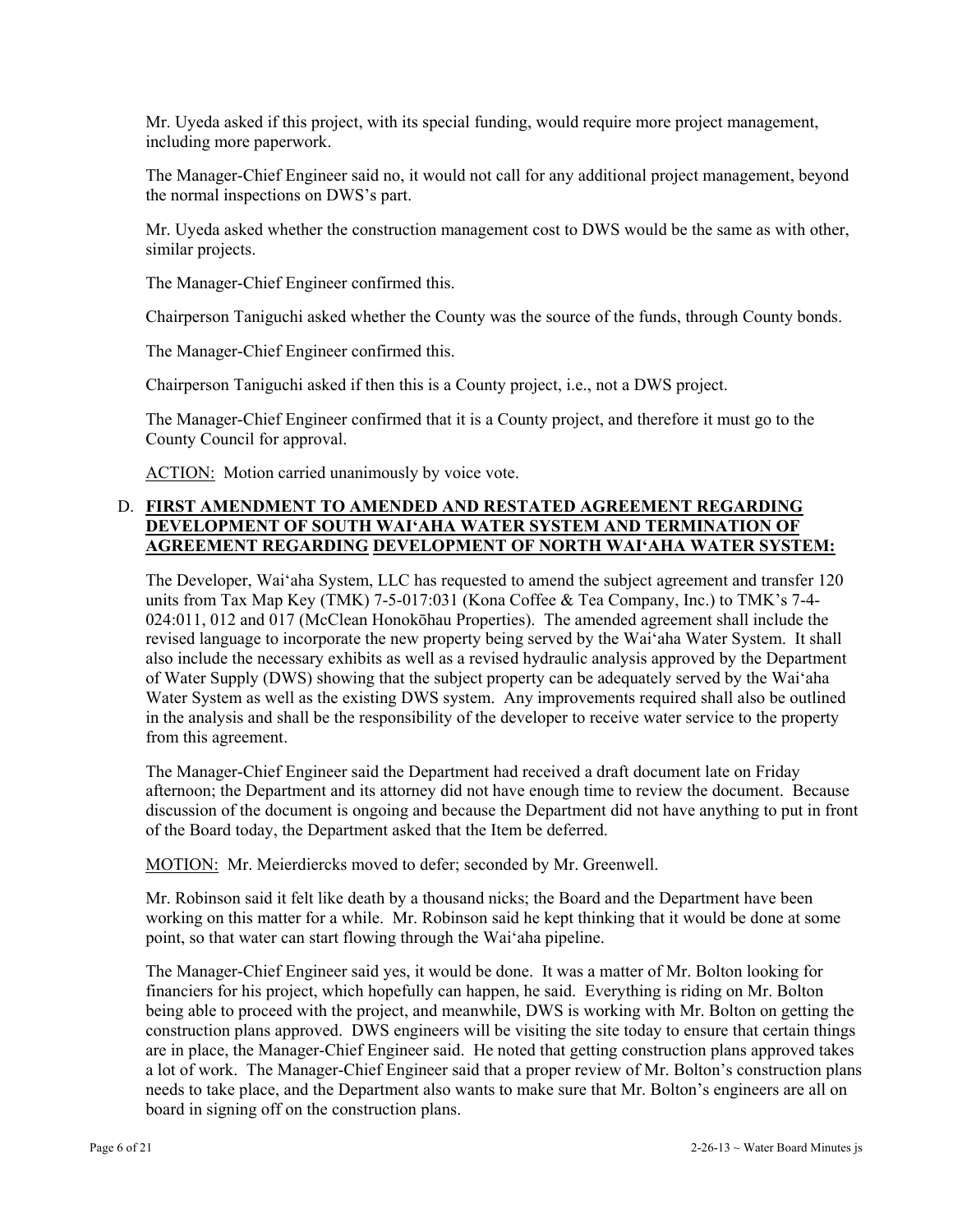Mr. Robinson asked whether the hold-up was the construction plans or the legal documentation.

The Manager-Chief Engineer said the hold-up was a combination of both. He said the Department continues to work closely with Mr. Bolton on the plans, and meanwhile, Mr. Bolton is diligently trying to get his financing in place. Without the financing, Mr. Bolton will not be able to do the project, he noted.

ACTION: Motion to defer carried with seven (7) Ayes: (Messrs. Greenwell, Kaneshiro, Lindsey, Meierdiercks, Perry, Uyeda and Chairperson Taniguchi); one Nay: (Mr. Robinson); and one Absent: (Ms. Lee Loy).

Mr. Robinson explained that he voted Nay on deferring the Item because he preferred that the project go ahead.

Chairperson Taniguchi asked that the Department refrain from putting Items on the Agenda where there are documents, etc., missing from the packets when they are mailed out. He asked that in such cases, the Items should be deferred to the next month's Agenda.

*(Ms. Lee Loy arrived at the meeting at 10:20 a.m.)* 

The Manager-Chief Engineer said he agreed entirely with the Chairperson. He suggested that the Department work with the Chairperson on creating criteria regarding the placement of Items on the Agenda. He said the Board should not be put into the position of being surprised with Items where there are no documents available to review.

#### 7) MISCELLANEOUS:

### A. **DEDICATION OF WATER SYSTEMS:**

The Department has received the following documents for action by the Water Board. The water systems have been constructed in accordance with the Department's standards and are in acceptable condition for dedication.

#### **1. GRANT OF EASEMENT**

 Subdivision Application No. 2007-000665 Grantor/Sellers: Charlotte Chiung-Chiao Cheng, Michael Hiroshi Seto and Florine Ku'ualoha Paro Tax Map Keys: (3) 2-4-009: 099, 058 and 096 Facilities Charge: \$45,190.00 Date Paid: 2/14/2013 Final Inspection Date: 2/15/2013 Water System Cost: *\$ TBA* 

The Manager-Chief Engineer recommended that the Water Board accept these documents subject to the approval of the Corporation Counsel, and that either the Chairperson or the Vice-Chairperson be authorized to sign the documents.

MOTION: Mr. Meierdiercks moved to approve; seconded by Mr. Robinson.

Mr. Inaba reported that the water system cost is \$45,176.78.

ACTION: Motion carried unanimously by voice vote.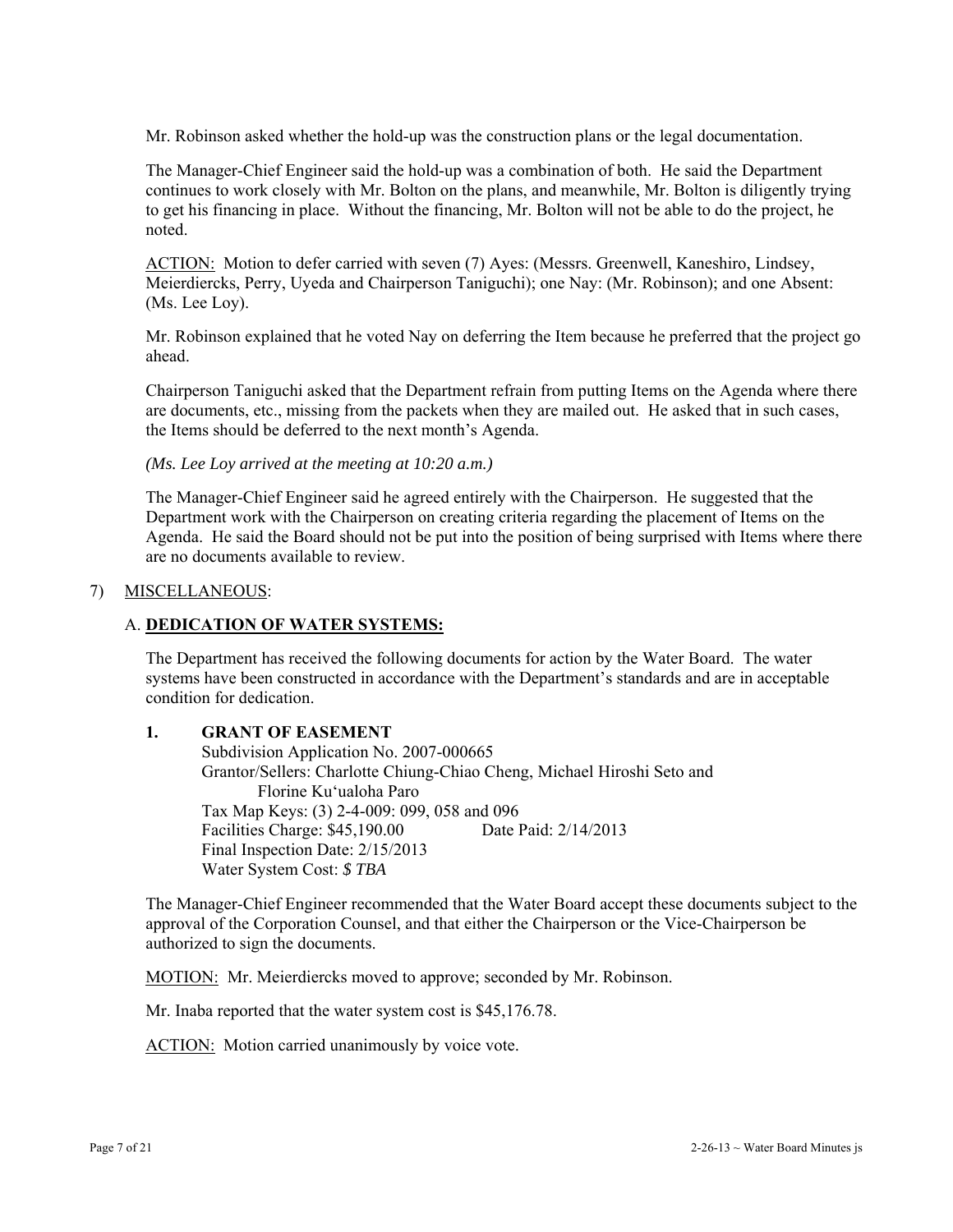# B. **DEPARTMENT OF WATER SUPPLY PROPOSED OPERATING BUDGET FOR FISCAL YEAR 2014 AND 5-YEAR CAPITAL IMPROVEMENT BUDGET FOR FISCAL YEARS 2014- 2018:**

FY 2014 Operating revenues were computed based on a 3.3% consumption increase, plus a 4.3% increase in water rates that were determined in a rate study by RW Beck. The Department's largest expense remains purchased power totaling \$23,600,000 for the year. Salaries totaling \$9,442,500 were not adjusted for furloughs or pay increases, and include 189 positions, 23 of which are currently vacant, and 6 of which are new.

The C.I.P. budget is presented in a new 5-year format in order to give a clearer picture of where and what the Department's infrastructure needs are.

The Manager-Chief Engineer recommended that the Water Board approve the Department's FY2014 Operating budget and 5-year C.I.P. budgets for Fiscal Years 2014-2018 on this first of two readings. Staff also recommends that a public hearing on the proposed Operating Budget for FY2014 and 5-Year Capital Improvement Budget for Fiscal Years 2014-2018 be held at **9:45 a.m. on March 19, 2013**, just prior to the regular Water Board meeting.

MOTION: Mr. Robinson moved to approve; seconded by Mr. Perry.

Mr. Sumada said the tentative schedule for approving the Budgets includes setting up a Public Hearing for next month, prior to next month's regular Board meeting. After that, the Board approves the Budgets twice before it becomes final. Those votes may take place at the May and June Board meetings.

Mr. Greenwell asked Mr. Sumada about the GF Reimbursement/CIP Reserve figures, listed on Page 4 of the Budget's Expenditure Summary. The table shows years going across (from FY2012 Actual to FY2014 Proposed), he noted. He asked why the 2013 Budget figure was so low compared with the other years.

Mr. Sumada explained that it represents the net income for the year, after compiling revenues and expenses. Mr. Sumada said he had budgeted for a decline, based on no increase in consumption. However, DWS has actually experienced an increase in consumption, and so actual revenues are doing much better than projected.

Mr. Greenwell asked about a scenario whereby an upgrade of a reservoir tank is completed, and there is an upgrade clause in the original contract when a reservoir tank was increased in size. He asked where that money comes from.

The Manager-Chief Engineer said it comes from the CIP account; the over-sizing is covered in DWS's CIP project account.

Mr. Robinson noted that the employee benefit portion in the Budget seemed high. He asked whether that was related to the discussion about contributing to retiree benefits.

Mr. Sumada explained that the employee benefits are high because of DWS's contributions to the Hawai'i Employer-Union Trust Fund (EUTF) retiree health fund, which was set up three or four years ago. This required that all participants start funding this new liability that actuaries calculated for each participant to fund health care premiums for retirees. For the next 30 years, DWS will be making contributions to fund that liability. Other participants, such as the State of Hawai'i, have opted not to make contributions because their liability is so large. DWS factored its liability into the rate increases that were put in place by the five-year rate study. When DWS first started contributing to this liability,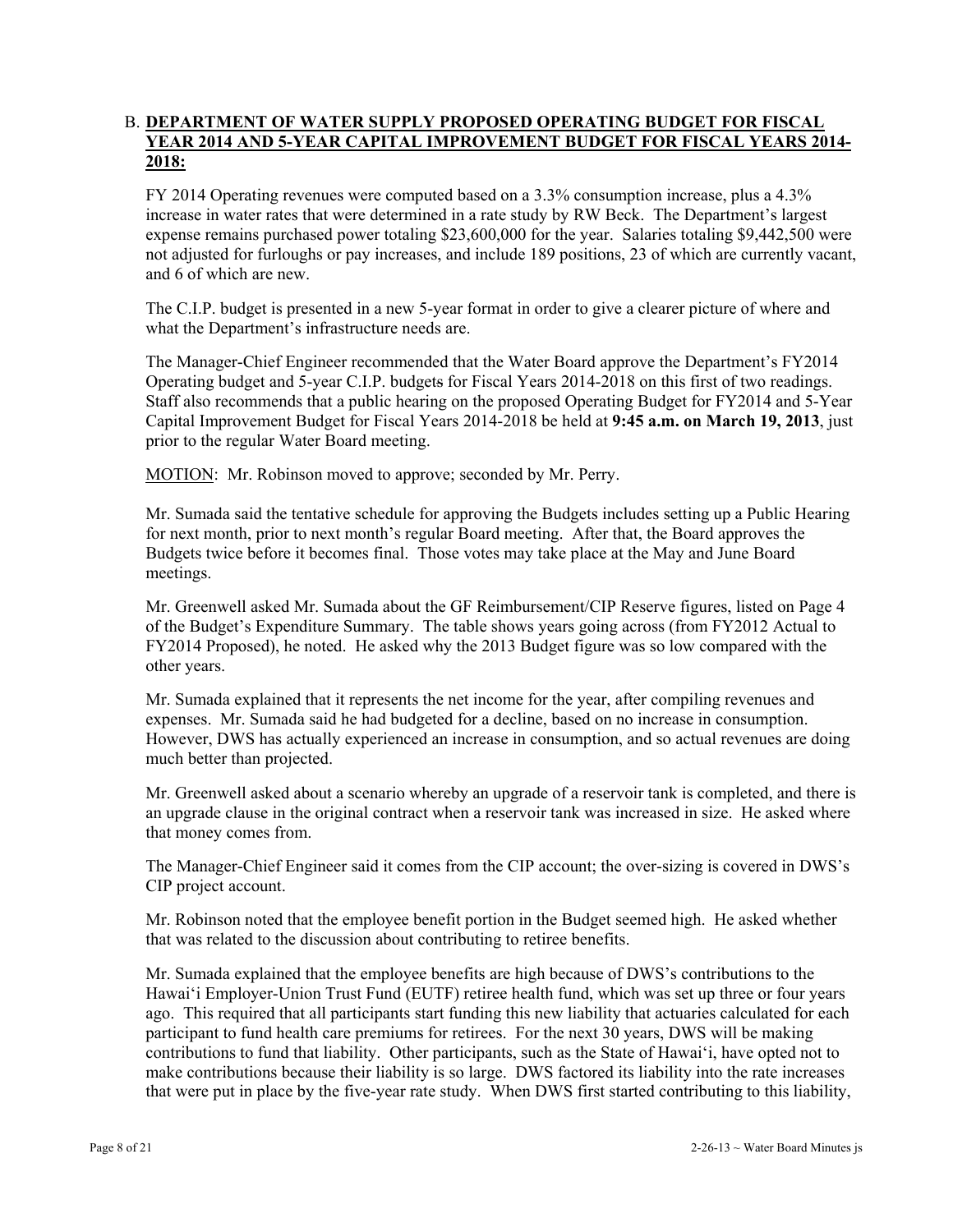Mr. Sumada had budgeted \$2.5 million or so a year in contributions. This year, the amount has been reduced to \$2 million. That accounts for the decrease in employee benefits this year.

Mr. Robinson asked what effect the advent of the federal Affordable Care Act would have on DWS's EUTF contributions.

Mr. Sumada said he had no idea how that would work itself out. He noted that EUTF tends to set the medical premiums for DWS, and DWS does not find out what the premiums are until a few months before the year starts.

Chairperson Taniguchi said it was good that DWS opted to make contributions to EUTF, instead of opting to defer contributions like other participants.

The Manager-Chief Engineer said that whenever DWS does cost estimates for its projects, DWS always factors in salary, plus 43 percent for benefits. That is why that benefits figure is rather high. DWS is fortunate that it can do that, thanks to its semi-autonomous status.

Mr. Uyeda said he had several questions regarding the 5-year CIP projects. He asked what criteria DWS uses to list these projects per year. He asked what mechanism DWS uses to get these projects on the list. He asked whether DWS evaluates the facilities, etc., in determining what projects get on the list.

Mr. Inaba said the projects were ranked in DWS's 20-year Master Plan. Most of the projects on that plan are on the CIP list. There are a few projects that became more of a priority than when DWS did the 20-year plan. DWS basically chooses the projects by ranking, funding availability, possibility of outside funding (such as State Revolving Fund loans), etc. One of the criteria is how long DWS thinks it will take to get the project out. When a project requires DWS to get land, that project may get pushed back.

Mr. Uyeda, looking at the CIP list, noted that there is an obvious need to improve the Kahalu'u Shaft. The CIP Budget shows that in the next three years, there are various phases of improvements to the Kahalu'u Shaft. He asked whether a project gets on the list based on immediate need for the facility.

Mr. Inaba said yes. He noted that DWS had an unsuccessful bid to do improvements to the Kahalu'u Shaft. Therefore, DWS is modifying the improvements, to include the improvements that DWS thinks should be done first. DWS's original scope of work for the improvements proved to be too large of an undertaking, and only one bidder attempted to bid on it, Mr. Inaba said.

Chairperson Taniguchi, turning to revenues, noted that DWS budgeted \$107,000.00 for rental income in 2013, but the Department projected that there would be only \$13,000.00. Meanwhile, the Department is projecting \$214,000.00 in rental income for 2014. He asked Mr. Sumada to explain.

Mr. Sumada said that the Budgets for FY2013 and 2014 were based on the County moving into the lower level of the Waiākea Office Plaza, but the County still has not moved in. DWS figured that for FY2013, the County would have been a tenant for a half-year. However, they have still not moved in. Mr. Sumada said that the last he heard, the County plans to move into the building in April. Therefore, obviously, DWS is not going to make the \$107,000.00 budgeted for FY2013. In FY2014, the County should be in for a full year, and the \$214,000.00 is the amount budgeted in rent that the County is expected to pay during that full year.

Chairperson Taniguchi, turning to salaries, asked about the 7 percent rise in salaries between the FY2013 and FY2014 Budgets. He said that based on the actual figures, salaries are going to go up approximately 21 percent, over actual projected salaries. He asked why benefits went down by 8 percent, if salaries are going up by 21 percent, but then he noted that Mr. Sumada had explained about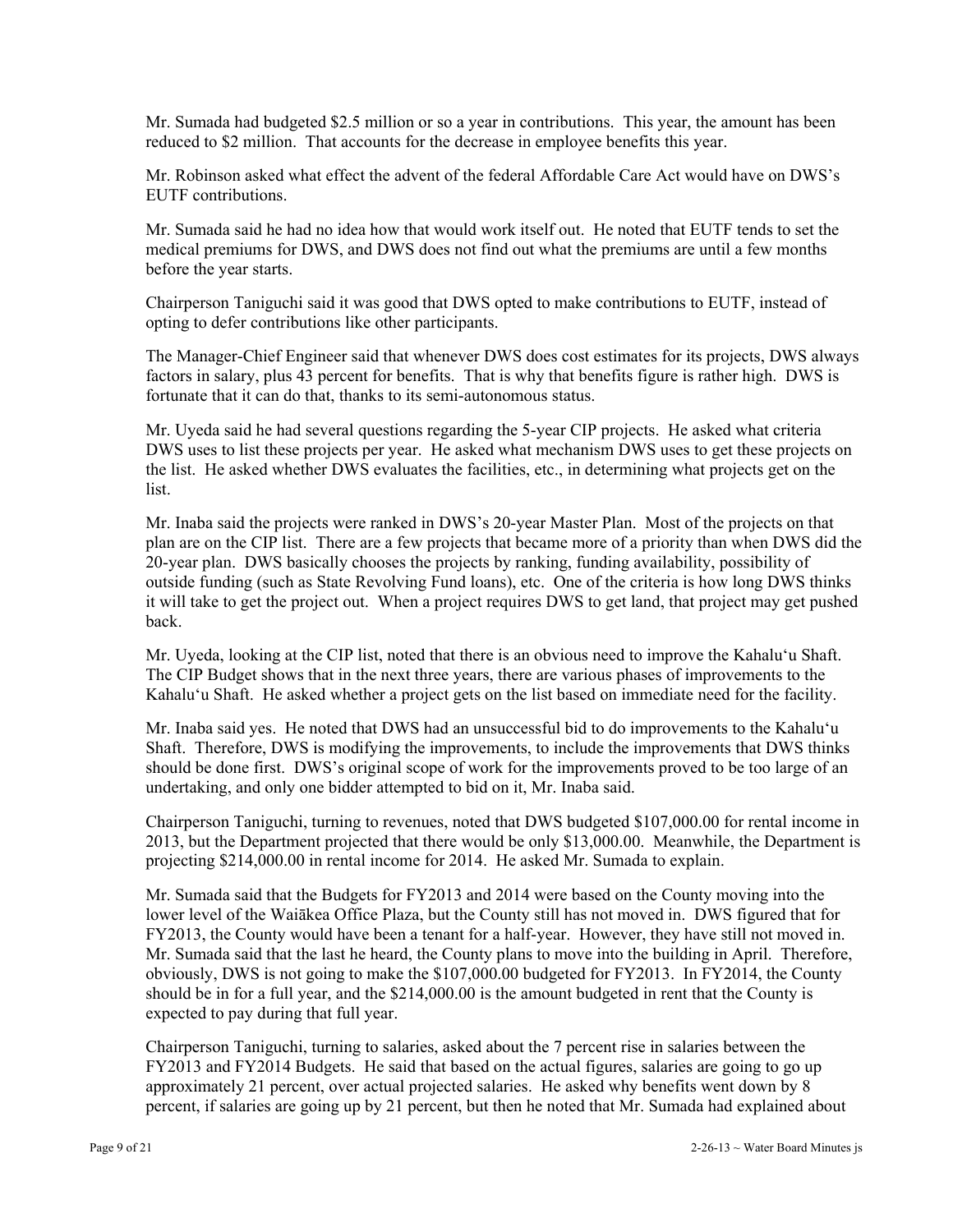the benefits in response to Mr. Robinson's queries. He asked Mr. Sumada to explain the increase in salaries.

Mr. Sumada said that the projected figures for FY2013 were based on DWS staffing levels in November, when Mr. Sumada put the Budget together. In November, there were several vacancies, and the FY2013 projection includes those vacancies, extrapolated for the whole year. The increase that is shown for FY2014 projected figures is based on filling the November vacancies, and six new positions that were created in Administration and Finance. He noted that there were three new positions in Administration, six vacancies in Engineering, two vacancies in Finance and three new positions in Finance, and 15 vacancies in Operations that make up the increase in the FY2014 Budget. He also noted that the FY2014 numbers do not include the furloughs, which were included the prior year – at 4.6 percent.

The Manager-Chief Engineer said that the Deputy later in the Agenda would describe the new positions and reorganization.

Chairperson Taniguchi asked why the advertising and public relations budget was cut in half, from \$20,000.00 in FY2013 to \$10,000.00 in FY2014.

Mr. Sumada said that DWS has started to advertise construction projects almost exclusively on the DWS website and the State Procurement website. That made a big difference in the amount of money spent on advertising, which formerly was done through the newspapers. He noted that at this point, DWS just needs approval to hold the Public Hearing on the Budget next month.

ACTION: Motion carried unanimously by voice vote.

#### C. **DEPARTMENT OF WATER SUPPLY PROPOSED TABLE OF ORGANIZATION:**

The Department recognizes the need to revise its current table of organization to align with current and future needs as identified in the Strategic Plan. As such, the Department proposes the following changes:

## 1) REVISED POSITION ORGANIZATION CHART -- ADMINISTRATION DIVISION - INFORMATION SYSTEMS BRANCH

The Department proposes to amend its Table of Organization, Position Organization Chart to create a Network and Systems Section and an Applications and Database Section, in addition to the existing Geographic Information Systems (GIS) and Information Technology Support Sections.

The proposed Network and Systems Section will provide hardware and software support for network and systems. The proposed newly-created table of organization positions will include five Information Systems Analyst (I SR-16, II SR-18, III SR-20, IV SR-22, V SR-24) positions.

The proposed Applications and Database Section will provide applications, database and web support. The proposed newly created table of organization positions will include five Information Systems Analyst (I SR-16, II SR-18, III SR-20, IV SR-22, V SR-24) and one Information Systems Support Technician (II SR-15) positions.

The existing Information Technology Support Section will also be more accurately renamed to the Information Systems Support Section.

The proposed changes will provide the Department the ability to meet its goals of improved efficiency, through the appropriate use of technology (integrated information management: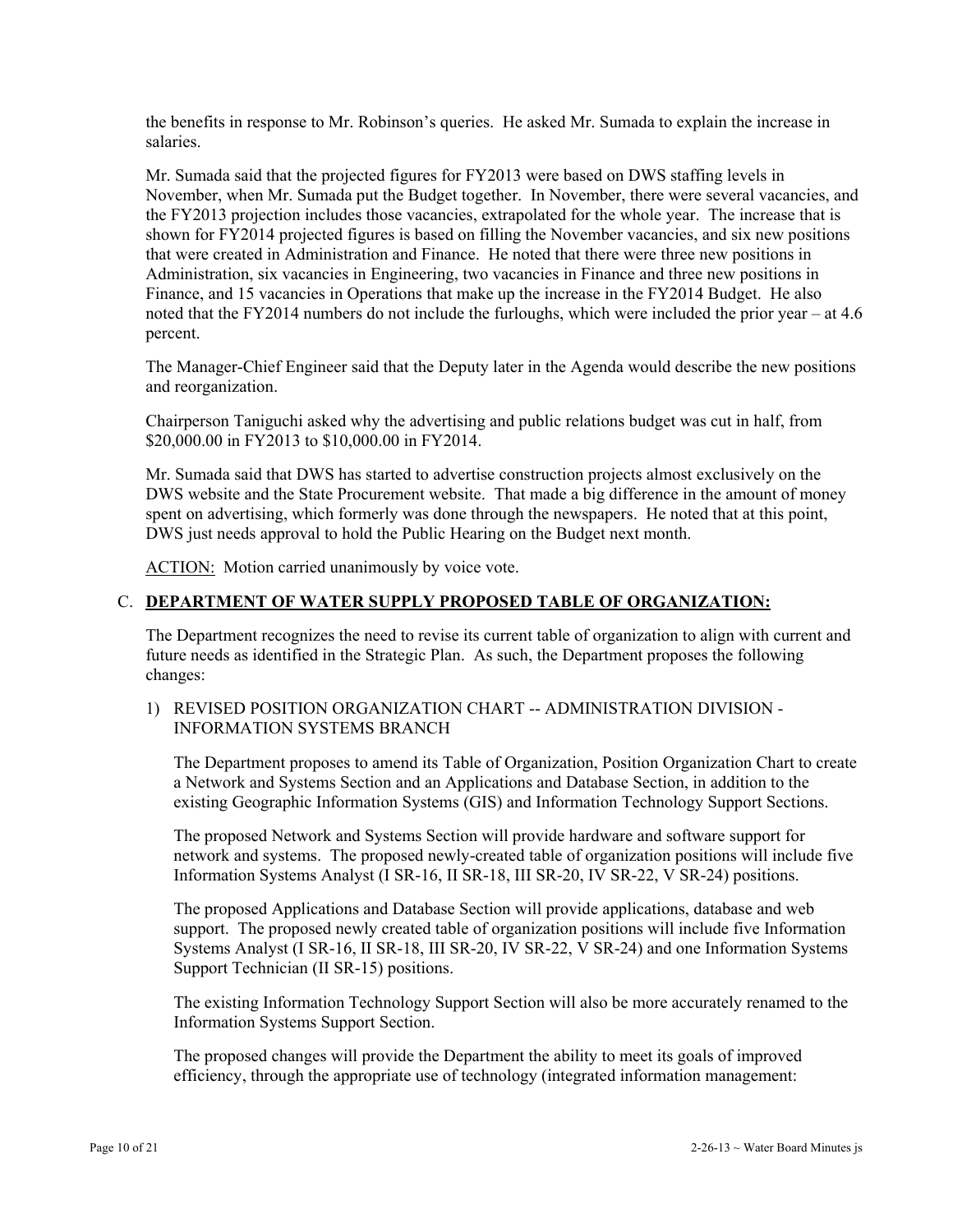centralized data, Intranet communication, electronic bidding, GIS, etc.). Please note that although numerous positions appear on the organization chart, positions will only be filled as needed.

### 2) REVISED POSITION ORGANIZATION CHART -- ADMINISTRATION DIVISION - HUMAN RESOURCES BRANCH

The Department proposes to amend its Table of Organization, Position Organization Chart to create a new Safety Trainer position, as well add Human Resources Technician II, Human Resources Specialist I and II positions.

The proposed Safety and Driver Coordinator will oversee department-wide industrial safety and comprehensive driver improvement programs. The Safety Trainer will conduct annual safety and equipment training to comply with all OSHA and HIOSH regulations, legislation, standards and practices.

The proposed Human Resources Technician II, Human Resources Specialist I and Human Resources Specialist II positions will provide the ability to meet the increasing requirements in the human resources/personnel field. There have been increasing duties as a result of Federal and State legislation, as well as revised procedures at the County of Hawaii Department of Human Resources.

# 3) REVISED POSITION ORGANIZATION CHART -- ENGINEERING DIVISION

The Department proposes to amend its Table of Organization, Position Organization Chart, to add the Engineering Drafting Technician I through IV positions to the Support Services Branch, and more appropriately renaming that branch the Drafting Services Branch, while eliminating one of the Engineering Drafting Technician V positions. In addition, the Department is adding the Technical Support Services Section to the Engineering Branch which includes three positions: the Engineering Support Technician I, II and III. The Department is also adding an Engineering Support Technician I to the Technical Support Section of the Water Resources and Planning Branch, as well as the Records Section of the Water Quality Assurance and Control Branch.

Creating the Engineering Drafting Technician series allows the Department to hire an entry-level drafting technician who could eventually progress to higher drafting technician levels as the need arises. The Engineering Drafting Technicians will be supporting the Engineering Division staff with drafting needs, as well as organization and maintenance of As-Built plans. Responsibilities of the positions will also include the support and maintenance of major drafting equipment within the Engineering Division, and coordinating the inclusion of water systems with the Department's GIS system.

Creation of the Technical Support Services Section in the Engineering Branch is consistent with the sections in the Water Quality Assurance and Control Branch, as well as the Water Resources and Planning Branch. Besides assisting the engineers and inspectors with research and other duties, the Engineering Support Technicians will log, track, file and distribute construction plans from initial submittal to completion of As-Built plans. Being able to keep up with logging, tracking, and filing of plans whether for review or processing of As-Built plans, allows the engineering staff to operate and respond to inquiries more efficiently.

Rename the Civil Engineer VII (EM07) position to Chief of Engineering (EM07) for consistency among division heads.

## 4) REVISED POSITION ORGANIZATION CHART -- FINANCE DIVISION

The Department proposes to amend its Table of Organization, Position Organization Chart, to create the Accountant I, Credit & Collections Supervisor, and Supervising Cashier positions. In addition,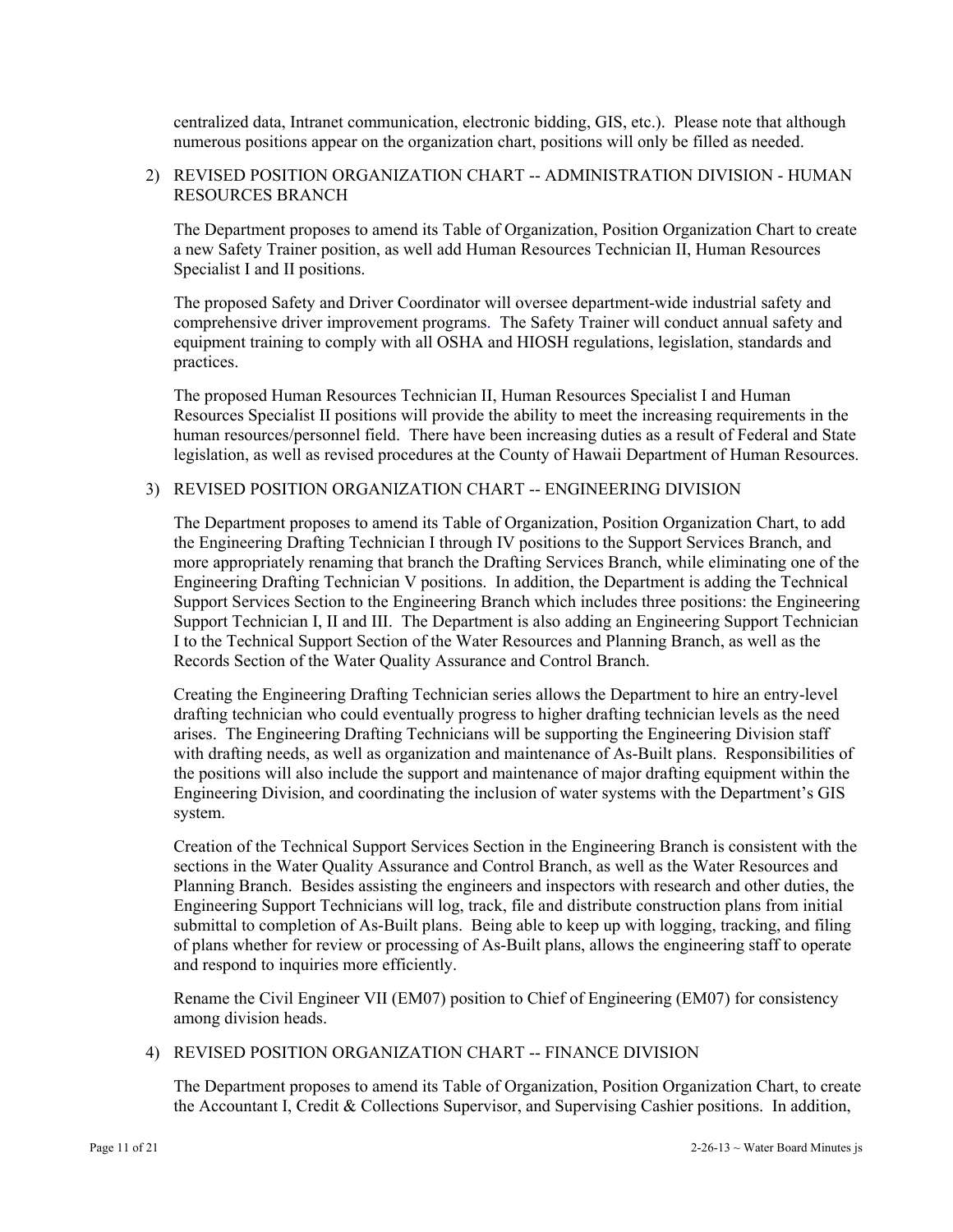the Department proposes to transfer the Billing Support section from the Support Services Branch to the Customer Service Branch, transfer the Accountant III position from the Support Services Branch to the Management Accounting Branch, and reallocate the Waterworks Controller, Customer Service Supervisor, and Assistant Customer Service Supervisor positions.

The Accountant I (SR18) position will oversee the processing and reporting of Departmental payroll which has consistently been under pressure to meet deadlines while also providing for normal vacation and sick leave among staff.

The Credit & Collections Supervisor (SR17) will oversee the collection of delinquent accounts, both active and closed, on a timely basis. Monitoring both active and closed accounts on a timely basis is not possible without additional manpower.

The Supervising Cashier (SR14) will oversee servicing of walk-in customers, processing of incoming mail, and accounting and depositing of department funds on a daily basis, which have consistently been difficult to accomplish while also providing for normal vacation and sick leave among staff.

Reallocate the Waterworks Controller (EM05) position to Chief of Finance (EM07) to make compensation consistent with responsibilities and between division heads.

Reallocate Customer Service Supervisor position (SR18 to SR24) and Assistant Customer Service Supervisor position (SR16 to SR22) to reflect additional responsibilities relating to supervision, coordination between functions with other divisions, and advances in technology and equipment.

Consolidate accounting positions in the Management Accounting Branch under an Accounting section. This will provide more flexibility to utilize accounting positions between functions and provide a series for promotion within the Department.

Delete the existing Purchasing Agent position which has never been filled.

Please note that although numerous positions appear on the organization chart, positions will only be filled as needed. The proposed changes will also help the Department achieve its Strategic vision of being an 'employer of choice,' as the changes will provide career paths for upward mobility.

The Manager-Chief Engineer recommended that the Water Board approve the proposed revised Table of Organization.

MOTION: Mr. Meierdiercks moved to approve; seconded by Mr. Kaneshiro.

The Deputy acknowledged that the write-up for this Item was lengthy, but it needed to be. He explained that the basic premise of this undertaking is tied into DWS's Strategic Plan and into the Strategic Vision, in which DWS strives to be an employer of choice. DWS recognizes that there are some gaps in its organization, which need to be filled in order for DWS to be a workplace that attracts quality people. DWS recognizes the need to provide opportunities within the Department, either by filling vacancies or creating new positions that are needed. The Deputy cited the example of the Information Technology branch. DWS also recognizes the need to create a progression within existing series; currently there are some wide gaps between low-level positions and higher-level supervisory positions, with nothing in between. By creating new positions considered necessary, creating series and filling gaps in series, DWS is striving to make the Department attractive to quality personnel and to be seen as an employer of choice, where quality personnel stay for the long term. This is the basic underlying purpose of this revised Table of Organization, the Deputy said.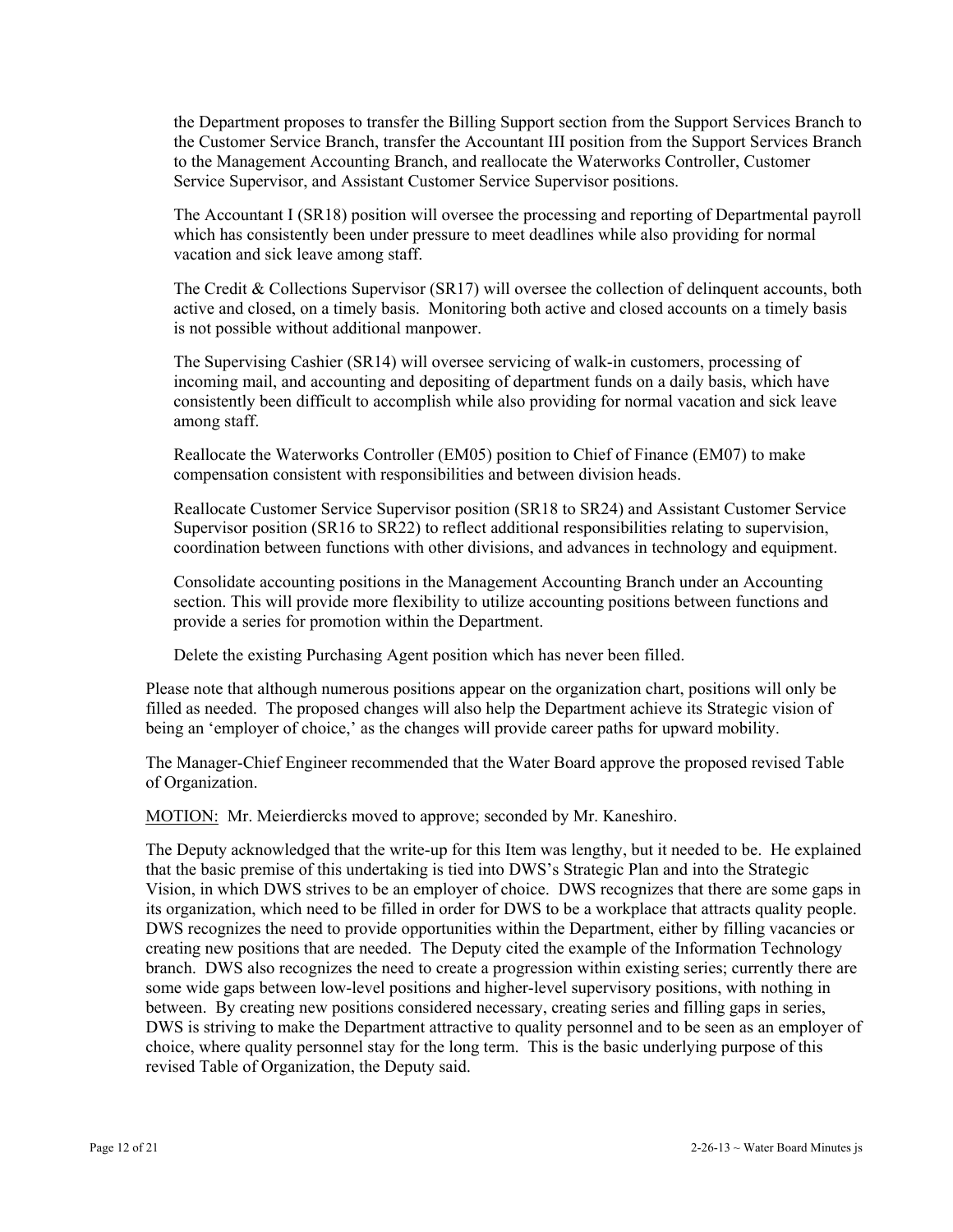Mr. Robinson asked about the four new positions being created for the Human Resources Branch, noting that County Human Resources has a Safety position and a Driver's Education position. He asked if the creation of these positions at DWS indicates that County Human Resources is not providing the services DWS needs.

The Deputy said that there have been some changes to the County Human Resources Department, where some funding has been lost, specifically for the CDL driver training position. That position is gone, he said. DWS recognized the need to have such a position in-house; otherwise, DWS would have to hire a private contractor to do the CDL training. DWS needs both a CDL trainer and a Safety officer, because workplace safety is federally-mandated and is subject to inspections by the Occupational Safety and Health Administration (OSHA). The new DWS position would be responsible for both CDL training and safety. Regarding DWS's Human Resources (HR) branch, there is a wide gap in positions, between only an HR Assistant and a Technician I, and the HR Manager – with no positions in between. That is why DWS created that series, but DWS's intent is not to fill all of those positions. This series will incentivize quality HR personnel, who may progress along the career path.

Mr. Robinson said he wanted to commend DWS for its efforts in creating opportunities for people to advance within the Department.

Ms. Lee Loy asked about the student helpers on the Table of Organization, wondering who would supervise them.

The Deputy said the HR Manager would continue to supervise the student helpers.

Ms. Lee Loy asked if the student helpers would be able to get assigned to help with the Safety/CDL coordinator.

The Deputy said the intention is for Administration to provide support to all of the different divisions: Engineering, Finance and Operations, so student helpers, who are under Administration's supervision, are meant to assist the other divisions as needed.

Chairperson Taniguchi asked for confirmation that the positions shown in red on the revised Table of Organization will not necessarily be filled entirely.

The Deputy confirmed this.

Chairperson Taniguchi observed that the Department is just setting up a framework of how the Department should be organized.

The Manager-Chief Engineer confirmed that was correct.

Chairperson Taniguchi asked if the six additional positions that Mr. Sumada alluded to earlier were totally separate, and were budgeted for in FY2014.

The Deputy confirmed this.

Regarding the positions listed in red on the revised Table of Organization, Chairperson Taniguchi confirmed that when the Department wants to fill those positions the Department will come before the Board to request that they be budgeted for.

The Deputy confirmed this.

Mr. Sumada confirmed that the six positions he spoke of earlier were positions that the Department plans on filling, and those positions are in the FY2014 Budget.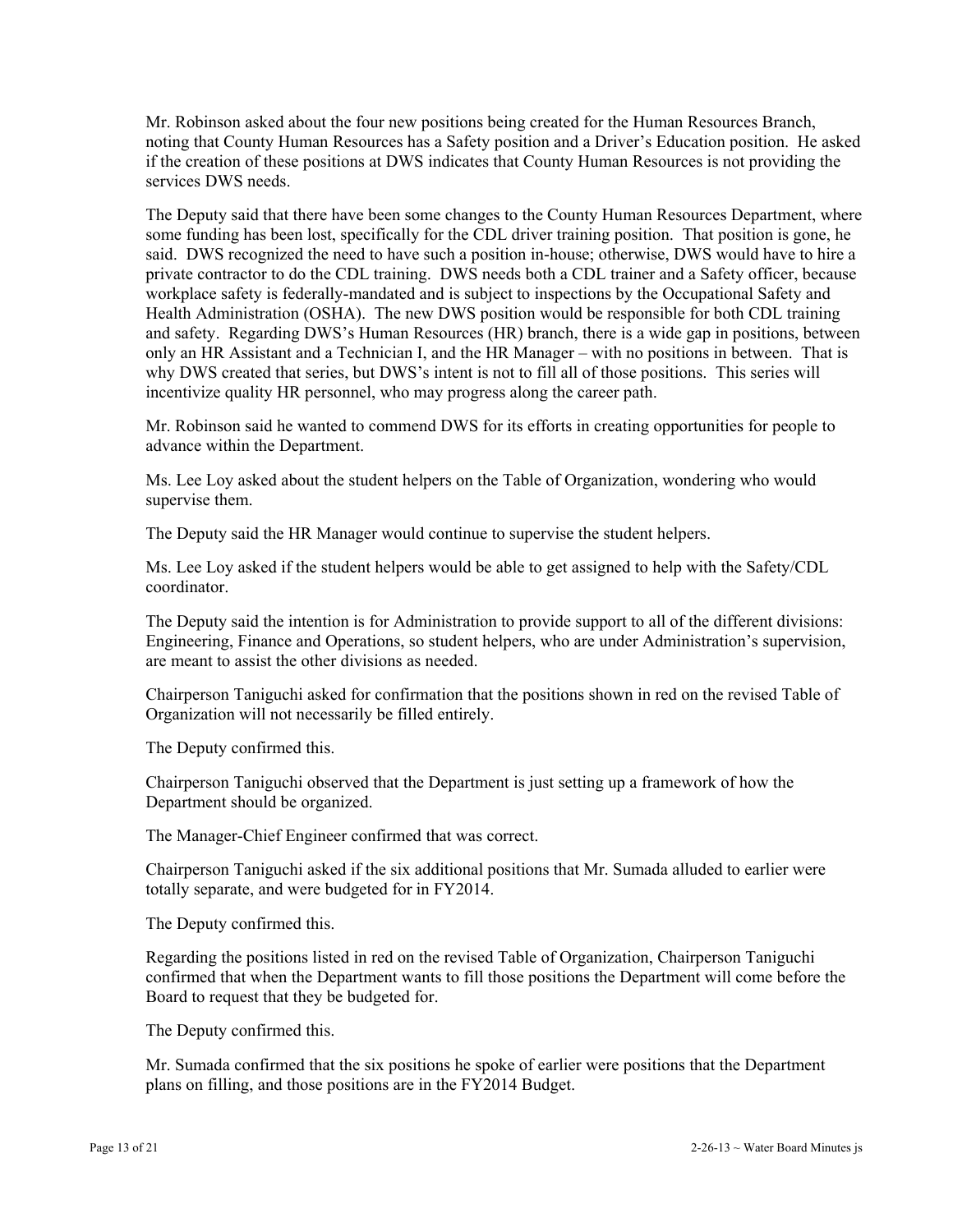Chairperson Taniguchi asked for confirmation that the positions in red on the revised Table of Organization have nothing to do with these six positions budgeted for by Mr. Sumada; the positions in red come to way more than six positions.

The Deputy confirmed that this was correct. Every year, the Department will come to the Board to request a Budget for the personnel that the Department wants to budget for.

Mr. Greenwell asked what the Department is doing to recruit qualified people out in the field (for example, in Operations), outside of Hilo.

The Manager-Chief Engineer said the Department is looking specifically at its electricians. He said that there is no training program at Hawai'i Community College for aspiring electricians. In the past, the Department was able to hire skilled electricians straight out of the plantations, whose expertise translated easily into what DWS does (i.e., pumps, deepwells, etc.) That is why the Department last year asked the Board to approve the creation of an apprenticeship program for DWS's electricians, as a way of attracting more qualified people in the field. It is a process that DWS continues to review; DWS is still having problems recruiting electricians.

Mr. Ikeda said that DWS was having problems recruiting BC-12 grade licensed electricians with expertise in electronics and sub-components, etc. Therefore, DWS downgraded the position to BC-10, so that more people with licenses (although lacking the necessary *experience*) could apply. Once the BC-10s get enough experience, they can be upgraded eventually to BC-12. The expectation is that DWS will be able to get more people for the BC-12 position.

Chairperson Taniguchi asked if this was a training program.

Mr. Ikeda confirmed this. He reiterated the difficulty that DWS is having in finding electricians with the kind of experience that was routine back in the days of the plantations.

Chairperson Taniguchi said that the Motion on the floor is to approve the new re-organizational chart – not to necessarily fill all of the positions listed in red.

ACTION: Motion carried unanimously by voice vote.

## D. **AD HOC FINANCE COMMITTEE REPORT:**

Mr. Sumada reported that he had visited three banks in Honolulu (Bank of Hawai'i, First Hawaiian Bank and American Savings Bank) last week to observe their lock box operations. The intent was to observe the facilities, how transactions were processed, how the banks were handling the mail, what kind of technology was being used, etc. The aim was to see how the whole process worked and how it would affect DWS. The visit went really well, and Mr. Sumada reported that he is currently analyzing the different costs associated with the services from each of the banks, before he makes a decision on which bank will handle DWS's lock box transactions. Once the decision is made, Mr. Sumada plans to meet with DWS's billing software vendor to make any needed changes to DWS's billing statement, to work out electronic file transfers that need to be made, etc. At that point, DWS will be ready to test the whole process, he said. This will all take a few months, but the Department definitely plans to get it done this year, Mr. Sumada said.

Chairperson Taniguchi noted that one of the reasons that the Ad Hoc Committee was formed was to deal with cash handling issues, which were raised in the previous Legislative Audit. One of the suggestions was for DWS to go to a lock box system. He noted that originally, DWS had wanted to have Honolulu handle the Department's billing, but because Honolulu requires monthly billing, it was not feasible for DWS. Therefore, DWS is exploring other options. Meanwhile, the Department of Environmental Management's Waste Water Division is asking DWS to assist with their collections.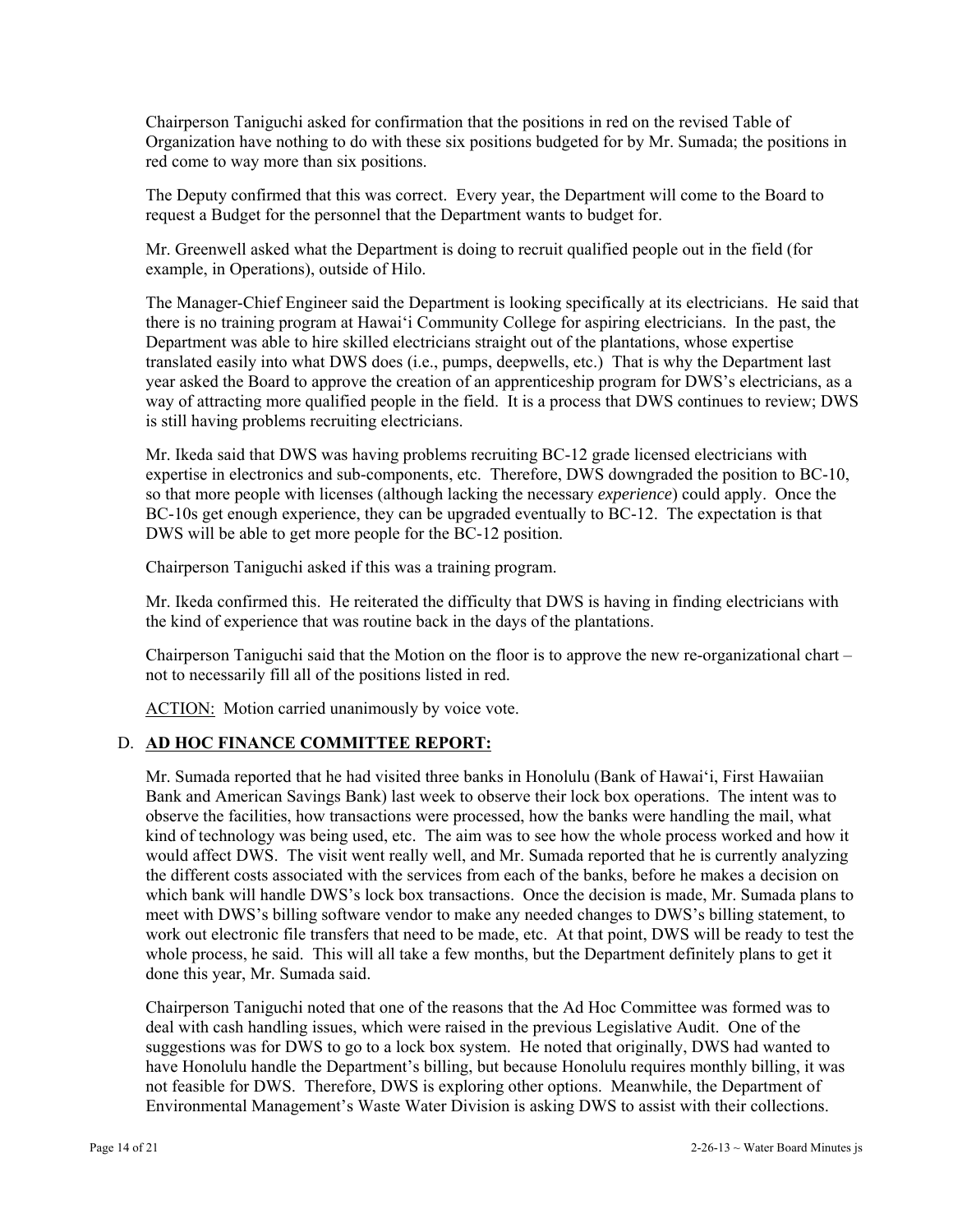DWS needs to re-format its billing to enable it to go to a lock box system. Currently, the top of DWS's billing is torn off, but a machine scanner may misread the coding because the bottom of the billing is uneven. The idea would be to have the bottom be straight so that the machine can read the coding properly. DWS is also looking at billing vendors. The Chairperson noted that at last year's national conference there were only two billing vendors that handled DWS's level of billing.

Mr. Greenwell asked whether customers would be dropping off their DWS payments at the banks.

Mr. Sumada said no, only the mailed-in payments will be going directly to the banks.

Mr. Greenwell asked what happens to the customers that are currently paying at the counter at the Department.

The Manager-Chief Engineer said customers will still be able to do that.

Mr. Sumada said that would not change.

Chairperson Taniguchi said that what might change is at the remote locations (i.e., Kona, Ka'u and Waimea).

Mr. Sumada confirmed this.

Chairperson Taniguchi said that was something that Mr. Sumada is working to iron out. He noted that many companies have gone to strictly mailed-in payments only; their customers cannot pay over the counter unless it is at the main office. He said that it is a sensitive issue, because DWS cannot just cut everybody off all at once.

Mr. Greenwell said yes, it is a sensitive issue. He asked if the Department had any ideas about people who are paying at the counter, whether it is in the remote areas or in Hilo.

Chairperson Taniguchi said that Hilo is no problem; the issue would be the remote areas.

Mr. Sumada said that right now he is focused on the lock box and sewer billing. The issue of how to deal with customers wanting to pay their bills over the counter in remote areas will be dealt with later. He said that right now, the Department does not know how it wants to handle this issue.

Mr. Meierdiercks asked whether the bank DWS chooses to do the lock box would also take walk-in payments.

Mr. Sumada said no, the intention would be for the bank to just pick up payments that the customers mail in. All of the mailed-in payments that the bank picks up will be addressed specifically to a certain post office box. All other payments (i.e., walk-ins) will be handled the way they are now, he said.

The Manager-Chief Engineer said that the customer will not be aware which bank is handling DWS's lock box. If DWS were to start a program whereby customers could pay their bill at the banks, DWS would probably inform customers that they could pay at any bank. However, right now, there is no such plan, he added.

Mr. Meierdiercks said that allowing customers to pay their water bills at the bank would take the cash handling situation out of DWS's hands, and put the cash handling into a financial institution which is bonded and insured. It would be the bank's responsibility to make the payment to DWS. It would take a lot of pressure off of the Department as far as cash handling, especially in the remote areas. That may be a consideration, he added.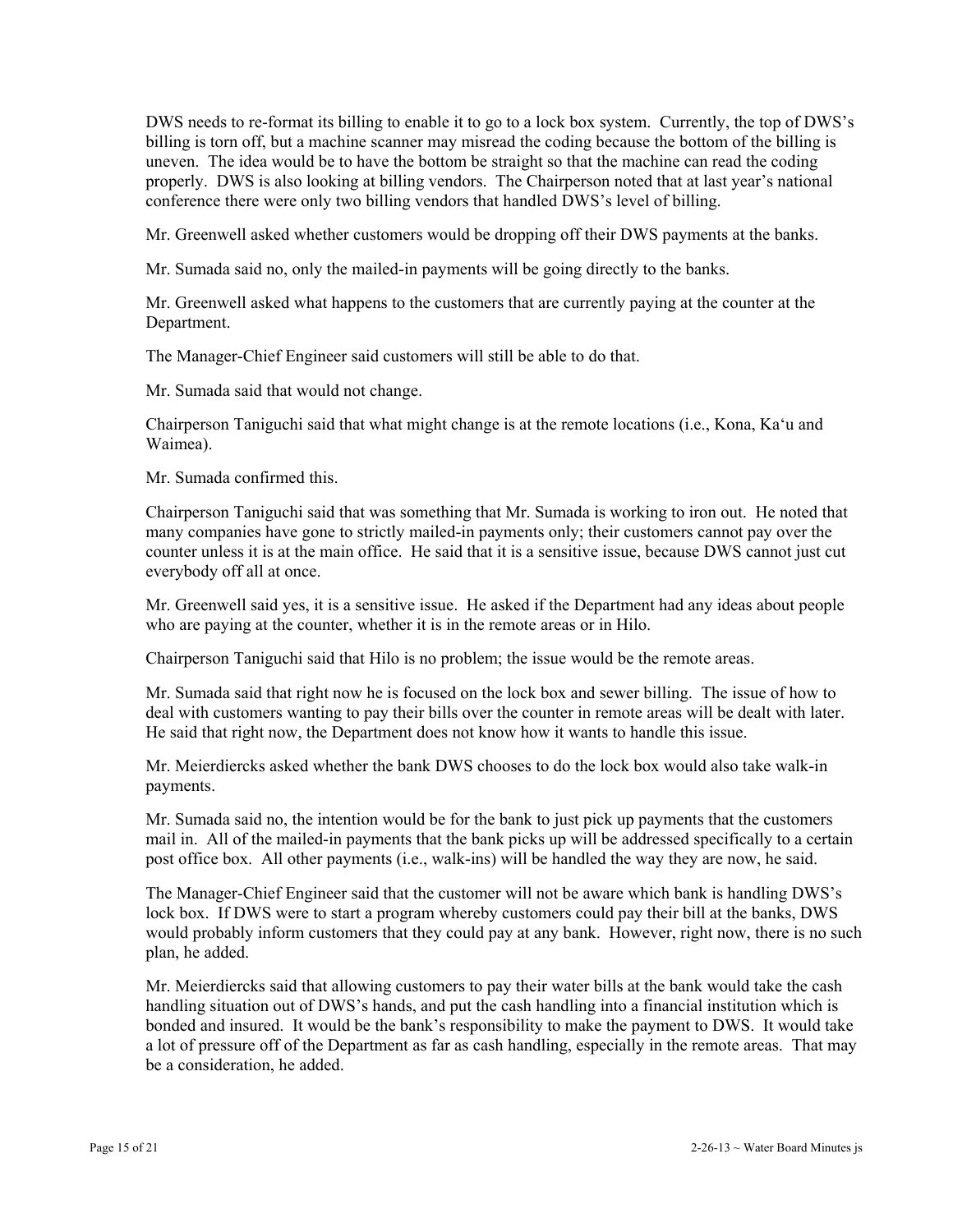Chairperson Taniguchi, speaking as an employee of a bank, said that most banks have gotten away from taking bill payments such as property taxes, electric bills, etc. The fees for handling these manual transactions rose, and it got too expensive, and the companies/agencies opted out. Most larger companies are going to a lock box of some form or another, he said. He explained that a lock box simply means that a bank takes the mail and processes it as if it were processed by DWS. He noted that real property tax bills are now handled by somebody else, and the electronic payment information is fed to the Finance Department.

The Manager-Chief Engineer noted that the Secretary should strike out from next month's Agenda the words in this Item that say: "possible switching over to Oahu's billing system," because the switchover has been ruled out.

# E. **ENERGY MANAGEMENT ANALYST UPDATE:**

Ms. Myhre, speaking about her quarterly report, noted that it includes calendar 2012 year-end information. On consumption, she noted that it fluctuates mainly with tourism levels and the state of the economy. Consumption fluctuations have been leveling off over the past year or so, she said. Fuel use in the Department in calendar 2012 was about 1,000 gallons less than the previous year. The big drop in fuel use between 2010 and 2011 was most likely due to furloughs, and the drop last year was also due to awareness of driving habits.

On hydro-generator output, DWS is on track, Ms. Myhre said. She noted that this report was for the fiscal year, not the calendar year. This shows how much electricity generated by the hydro-generators that HELCO bought from DWS. It also shows how much money DWS has taken in from its hydrogenerators.

On Rider M discounts, DWS in calendar 2012 had lower discounts because there were several wells under repair in Kona. She explained that when a well goes down, DWS has to run other wells which are run on timers, which would normally shut the pumps down during peak hours (in order to get the Rider M discounts from HELCO). When the wells on the Rider M program have to run during peak times, DWS's discount is lower.

DWS is interviewing three offerors for the Lālāmilo Windfarm re-powering project, and Ms. Myhre was making a site visit with one of the offerors after today's meeting. DWS is monitoring for the endangered Hawaiian hoary bat, which occasionally visits the area. She planned to contact the U.S. Fish and Wildlife Service to make sure that DWS's monitoring coverage would be adequate. (DWS is six months into the one-year monitoring period.) DWS has started planning its public outreach campaign on the project. Various local organizations will be invited to a presentation regarding the Lālāmilo Windfarm, sometime late in March. In April, DWS will bring to the Board its recommendation regarding the offeror for the project, so that will be an Item on the April Agenda.

Mr. Robinson asked about the Power Purchase entry in the Budget, where the figure in 2014 goes up to \$23,600,000.00. He asked whether that was due to the change in the price of oil, or because of increased energy use. He asked whether the Department's energy conservation programs might have a substantial impact on the Power Purchase, to possibly reduce it.

Ms. Myhre said that when she put that Power Purchase number together, she assumed an increase in water consumption – which would mean more electricity cost, due to more pumping of water. She said she also assumed an increase in electricity rates by around 2 percent. Conservation, an ongoing practice, did not figure in the Budget per se.

Mr. Robinson said that with energy conservation measures that *work*, the Department would see a reduction in Power Purchase costs.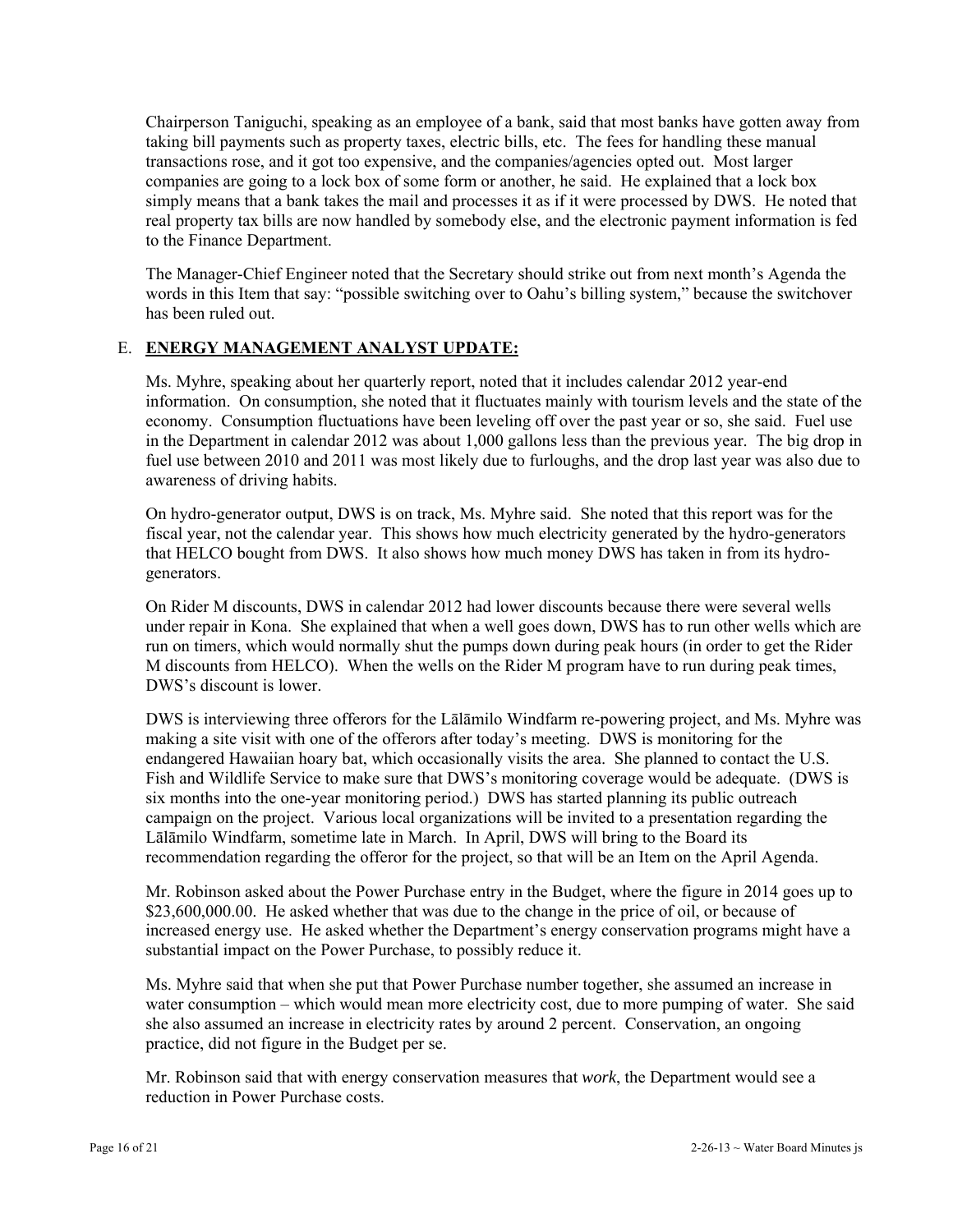### Ms. Myhre agreed.

Mr. Greenwell said he fully supports DWS's hydro-generator program, but he asked Mr. Ikeda whether DWS came out ahead with the electricity it is generating versus the cost of maintaining the hydrogenerators. He also asked if there were any other places on the island where DWS might be able to install one or two more hydro-generators. He again asked if having the hydro-generators was more of a "feel good" thing, albeit the right thing to do.

Mr. Ikeda said that DWS does have a contract for regular periodic maintenance of the hydro-generators. DWS is looking at several other sites; the criteria would include sufficient pressure and close proximity with DWS facilities, so that the power can be used on-site.

The Manager-Chief Engineer said that DWS does not want to use its own funds for hydro-generator projects like this. Instead, the Department is always on the lookout for grants that would allow DWS to do such projects. He noted that the hydro-generators that DWS did were funded by grants; DWS does not use its own capital to fund such projects. As far as maintenance goes, DWS makes out with the amount of electricity that the hydro-generators can produce and sell to HELCO, he said.

Ms. Myhre said that maintenance costs come out way less than what DWS is making in electricity. The maintenance for the three hydro-generators comes to about \$10,000.00 a year. She noted that DWS uses all of the electricity generated by the Waimea hydro-generator, and the Department also gets a benefit from HELCO. DWS is in a positive position, she said.

The Manager-Chief Engineer said that there are a lot of power producers out there who are keen to build such systems for DWS, and the Department continues to talk with these power producers. DWS must of course go through the normal procurement process, etc. and work with the Department's attorneys, but there are always vendors out there who are willing to build systems to lower DWS's energy costs.

Chairperson Taniguchi asked why the 2012-2013 annual production was so low; he asked if that was for the whole year.

Ms. Myhre said no, it was the Fiscal Year, so the production number was only for six months. She noted that since the Palani Road well system went on-line, it has affected DWS's Hinalani transmission line, and the Kaloko hydro-generator has been tripping on- and off-line because of the fluctuating flows. DWS is in the process of tweaking the Hinalani Road system, and that is why the production is a little less than last year.

## F. **MONTHLY PROGRESS REPORT**:

No discussion.

# G. **REVIEW OF MONTHLY FINANCIAL STATEMENTS:**

Chairperson Taniguchi asked about the atrazine settlement mentioned in the Financial Statements.

The Manager-Chief Engineer said that a while back, the Department had come before the Board to report that DWS would be participating in a class-action lawsuit regarding atrazine.

Mr. Inaba said that the lawsuit was against the manufacturer of atrazine, which was detected in water systems across the nation.

Chairperson Taniguchi asked whether atrazine was a chemical in the water.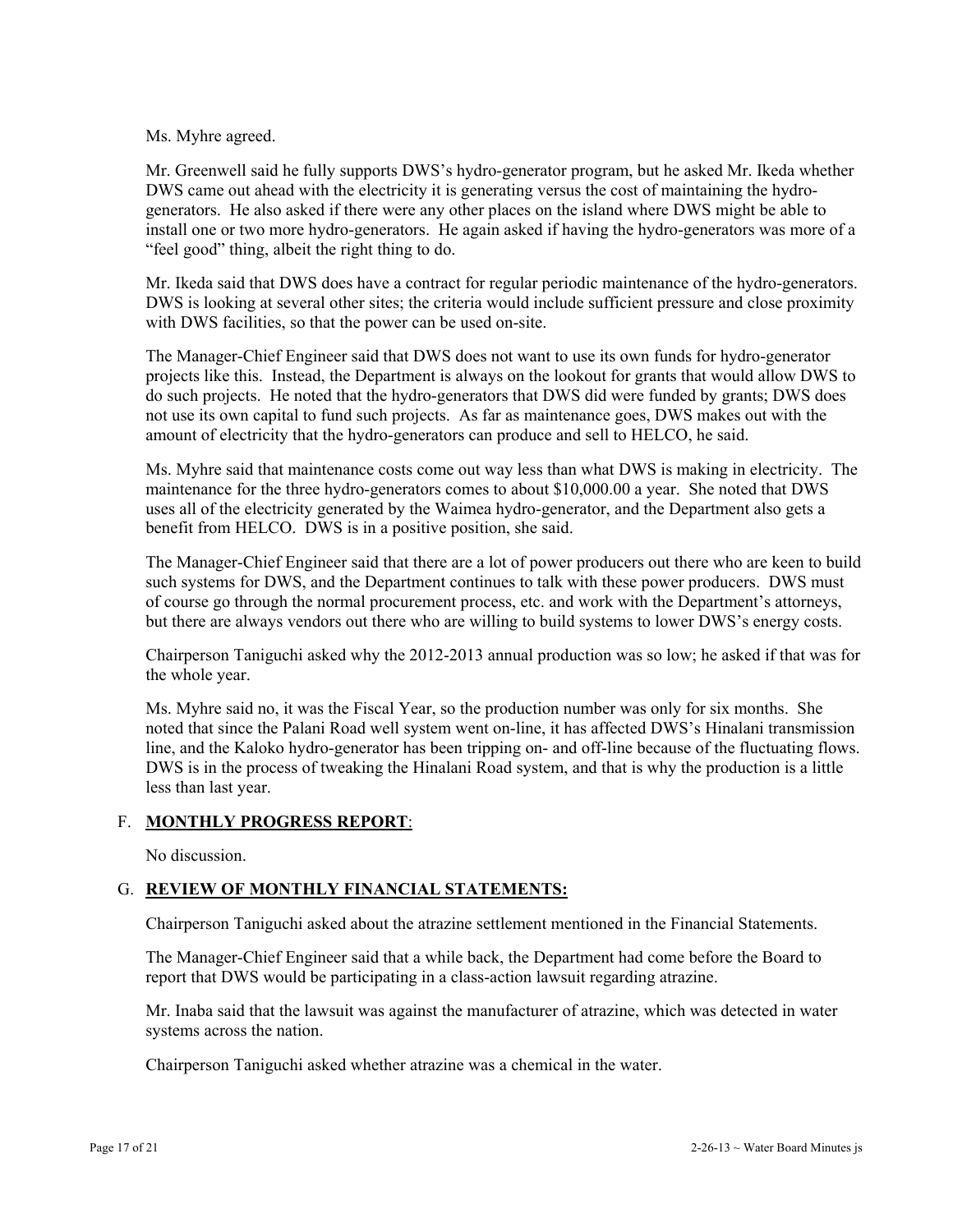The Manager-Chief Engineer said yes, the plantations used to use atrazine, a herbicide, on their fields. Some of the chemical leached into what are now DWS water systems. DWS detected atrazine in wells that were located in plantation systems; the levels of the chemical did not reach the maximum levels that the U.S. Environmental Protection Agency had established. Nevertheless, DWS was obliged to monitor for the chemical, and decided to join in the class-action lawsuit. The Department had expected only a minimum amount of settlement, but instead, DWS received checks amounting to nearly \$176,000.00.

Mr. Greenwell noted that this case happened on the Mainland 25 to 30 years ago, and wound up blowing up nationwide.

# H. **MANAGER-CHIEF ENGINEER'S REPORT:**

The Manager-Chief Engineer will provide an update or status on the following:

- 1) Palani Road Transmission Waterline Project Mr. Inaba said the system is complete. The contractor is still cleaning up the construction easements, including the construction right-ofentry with Queen Lili'uokalani Trust (QLT). The contractor will need to satisfy the items that QLT listed; most of those items have been taken care of. The contractor still needs to remove some unused pipe materials. The contractor removed the concrete and rock piles on-site, and the contractor did the site maintenance for the reservoir sites for DWS. Mr. Inaba is looking to do the final walk-through with QLT in the near future.
- 2) Kawailani Tank update Mr. Inaba spoke with the contractor this morning; the contractor confirmed that he had not heard back from the manufacturer of the paint (lining) system that is on the interior of the tank. DWS submitted some photos to the manufacturer, who came up with their analysis of the situation and recommendation. However, Mr. Inaba wrote back to the contractor to say that DWS does not agree with the manufacturer – based on the physical evidence of blistering on the interior lining of the tank. The tank is full of water. The manufacturer said that *gases* appeared to be trapped behind the lining; their recommendation involved a paint system they have for the *exterior* of the tank. Mr. Inaba said no, it is clear that there is water behind all of the blisters. Mr. Inaba said that the manufacturer needs to look again at what the situation is; the contractor wrote to the manufacturer, forwarding Mr. Inaba's email to the contractor. The contractor did not hear back from the manufacturer, so he will try again to get a response. Mr. Inaba said he thinks that DWS will probably have to move forward on its own, to work with the Department's consultant to remedy the situation. Luckily, the tank walls appear to be holding the water, which is behind the lining; the water is not leaking out of the tank itself. Mr. Greenwell asked if there was any money left over on this project. Mr. Inaba said there was very little left. The Manager-Chief Engineer said the Department might have to come back to the Board for additional funds, because prices have risen. Mr. Inaba said he would keep trying to hear from the manufacturer this week. Ms. Lee Loy said the Board needs to put more pressure on the situation. Ms. Lee Loy said that in the year since she joined the Board, this issue has dragged on. Ms. Lee Loy suggested that Corporation Counsel write a letter putting the contractor on notice that the Board is serious about getting this issue fixed. The Board needs to find the solution. The Manager-Chief Engineer agreed entirely with Ms. Lee Loy, and said he appreciated her support in getting the issue resolved. He said it was high time that the Department pushed harder, and he said he would be working with Mr. Inaba and Ms. Garson to get something out to the contractor. Ms. Lee Loy said the Board should send a demand letter, or at least bring the contractor here to the Board to answer to the Board. Ms. Lee Loy said she believed that doing so would resonate a lot better than the current course of action, and it will help to get the situation remedied. The Manager-Chief Engineer thanked Ms. Lee Loy; such support from the Board helps the Department a lot. Chairperson Taniguchi agreed with Ms. Lee Loy; the Department needs to look at all options to get this situation remedied. He noted that this issue has been on the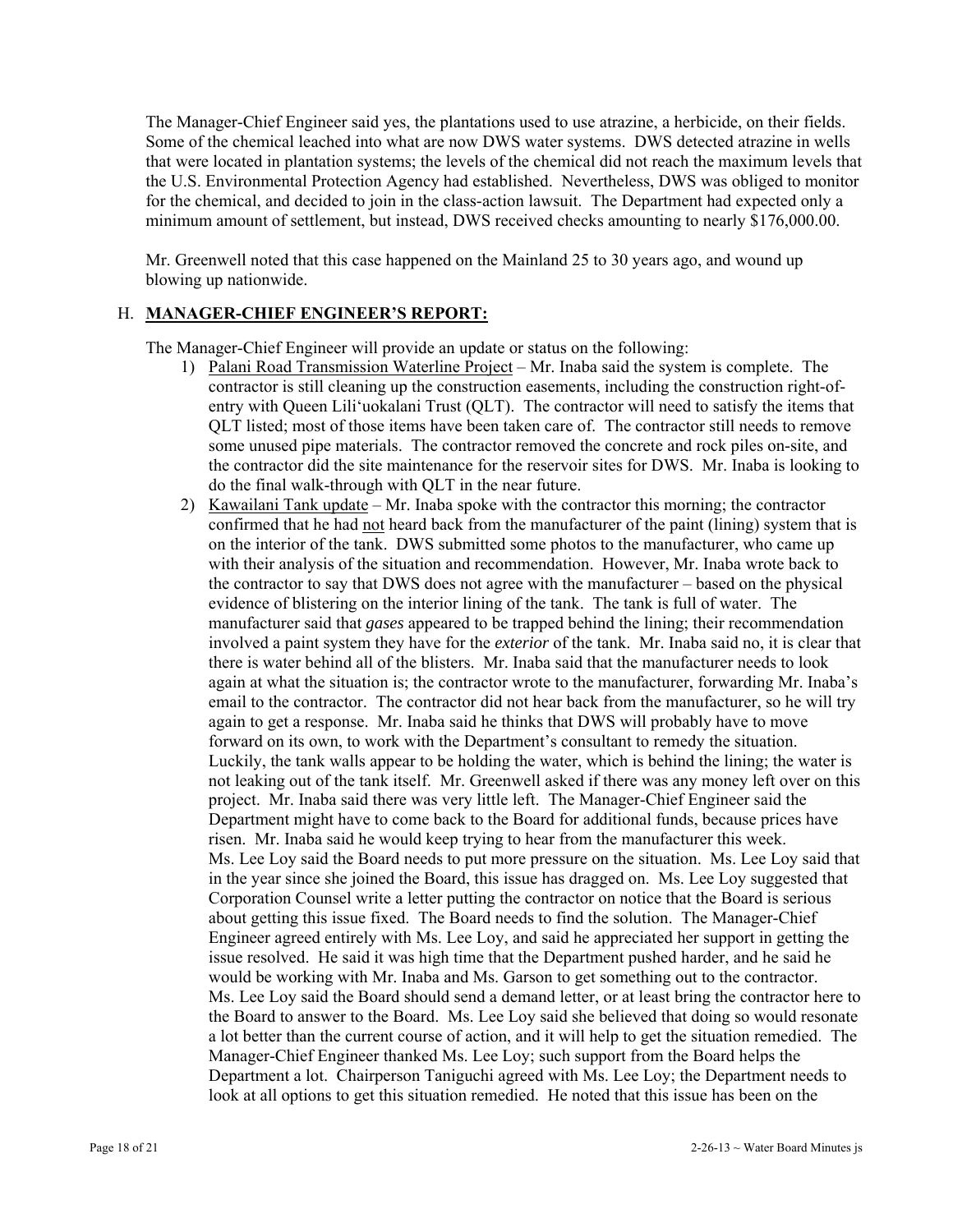Agenda since he himself joined the Board nearly five years ago. Chairperson Taniguchi asked the Department to bring this issue to an end.

- 3) Pu'ukala/Kona Ocean View Properties Subdivision Improvement District Update Handled earlier in the meeting.
- 4) Public Information and Education Specialist Update DWS has been holding introductory meetings with new Councilpersons Dru Kanuha, Karen Eoff, Margaret Wille, Greggor Ilagan and Zendo Kern. Ms. Aton said DWS plans to hold a community meeting in Āhualoa, although no firm date has been set. DWS is doing educational efforts through a Source Water Protection grant from the Department of Health (DOH). Ms. Aton distributed copies of the quarterly Strategic and Business Plan update; she reported substantial progress on the tactics table. A majority of the tactics are either completed or ongoing. She cited progress in Human Resources, Information Technology (specifically on the DWS website, Geographic Information Systems, the speed of DWS's technology and the section's reorganization), as well as in Operations (specifically in systems improvements and energy management) and Finance (specifically in the migration of DWS's billing software to a new server). Ms. Aton said that the next update will show changes in the Strategic Initiatives and Tactics table. Mr. Greenwell asked how things are going in Ocean View. Ms. Aton said there have been more complaints about unleashed dogs at the spigot facility; DWS has posted signage about the leash laws. Occasionally, questions are asked by the public regarding water quality, and DWS responds with information about its compliance and monitoring, etc. Regarding the Hawaiian Ocean View Estates audit by the Legislative Auditor, the Legislative Auditor's Office has written DWS to confirm that they are reviewing the documents that DWS sent them. The Legislative Auditor wants to meet with DWS sometime soon, Ms. Aton said. There is no indication of a delay on the Legislative Auditor's part, Ms. Aton said. The Legislative Auditor has projected the overall timeline for the audit at about six months. The situation in Ocean View seems to have calmed down, although there is the problem with the unleashed dogs; the Police Chief has heard about this issue, Ms. Aton said. The Manager-Chief Engineer said that the Department has heard unconfirmed reports that some of the water haulers who signed up for water service are in the process of obtaining their Public Utilities Commission (PUC) licenses; some of them are reportedly close to having their licenses. He considered that to be good, positive information in light of all that has happened.

## I. **CHAIRPERSON'S REPORT:**

Chairperson Taniguchi noted that last year Mr. Kaneshiro had chaired the sub-committee on revising the Evaluation Form and establishing the evaluation process for the Manager-Chief Engineer. This is the first year that DWS will be going into the new evaluation process, the Chairperson said. Now that the process has been already put in place, Chairperson Taniguchi proposed appointing Mr. Kaneshiro to head a subcommittee to ensure that the evaluation process goes through smoothly. He asked whether a Motion was needed to set up the sub-committee.

Ms. Garson said that this should be put on the Agenda; the Board needs to specify what the subcommittee is going to do.

Chairperson Taniguchi said okay, it will be put on the next Agenda.

Ms. Garson said the Board will take one meeting to appoint the sub-committee, and the following meeting the sub-committee will do a report, and then there will be discussion (of the report). Therefore, the Item for the next month's Agenda will be Discussion/Appointment of Sub-Committee for Implementing Manager-Chief Engineer's Evaluation, she said.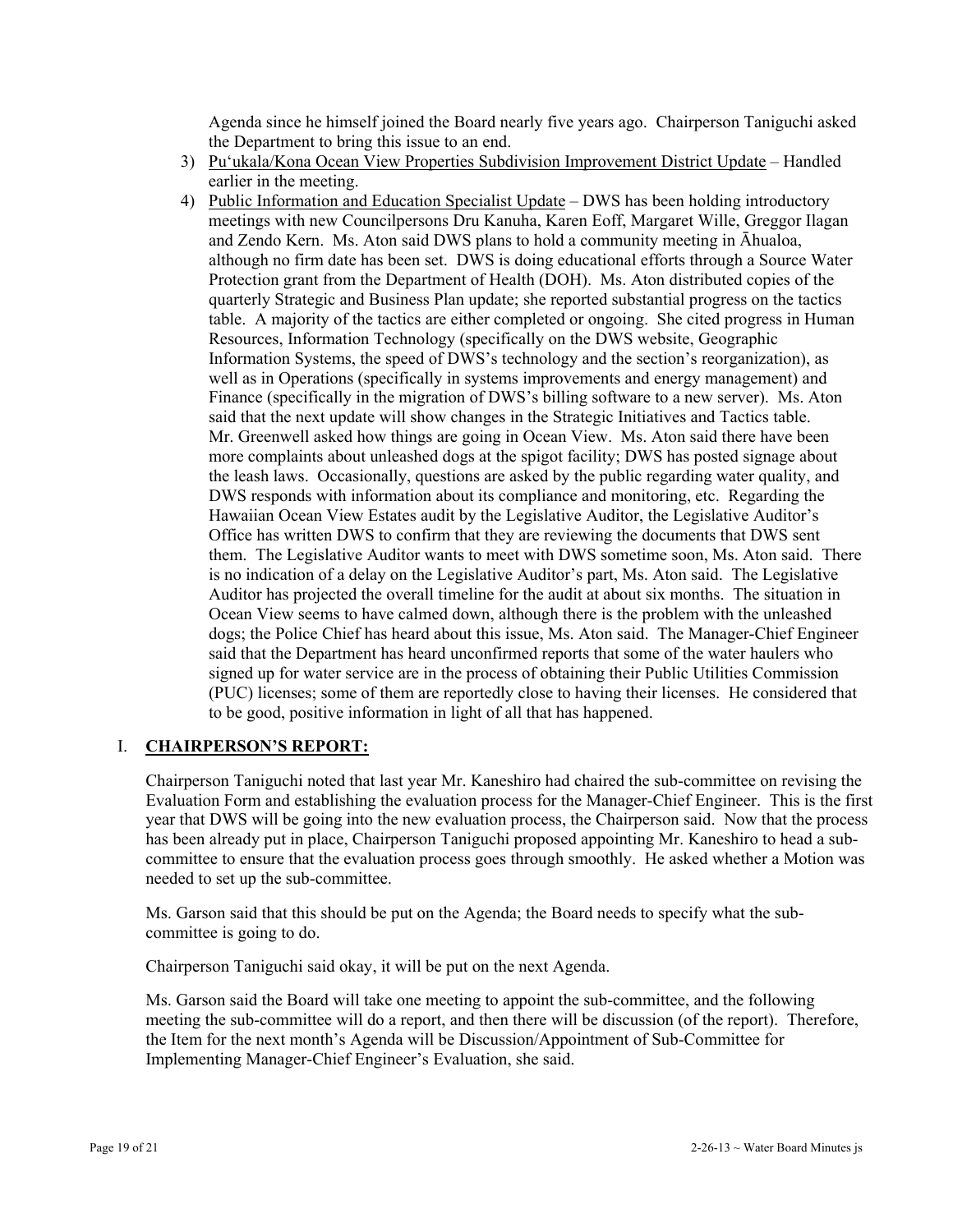Mr. Kaneshiro said that this year, the Manager-Chief Engineer needs to go through the process every quarter; a periodic review is needed to see how the evaluation is coming along, as far as the checklist items, the activities, and whether the Manager-Chief Engineer agrees with the evaluation and how far along the Department is with the evaluation.

Ms. Garson said she would work with the Board on how to do the Agenda Item. Ms. Garson asked to clarify a point that Chairperson Taniguchi had previously made, that the Board did not want to see an Item on the Agenda if it lacked the necessary accompanying documents for the Board to review in advance. She asked for some direction on this. Ms. Garson noted that under Sunshine Law, the Agenda needs to be posted six days prior to the Water Board meeting. The Secretary posts the Agenda on the Tuesday prior to the meeting, which is actually 7 days prior. The deadline for Agenda Items is the Friday before the posting, so it is about a week and a half prior to the Water Board meeting. Ms. Garson asked if that Friday before the posting could be the cut-off date for receiving all documents that the Board needs to see; failure to produce the documents will mean that that particular Item will not be agendized.

Chairperson Taniguchi said yes, he believed that would be fair to the Board members, so that documents are not sprung on the Board without time for review.

Ms. Garson said that there are people who want Items put on the Agenda, and who ask the Department to put the Item on the Agenda with the promise that the accompanying documents will come in *later*. In the most recent situation, DWS only got the relevant document on the Friday night before the Board meeting. That presented a problem for the Board, which never got to see the document.

The Manager-Chief Engineer said that the Department can come up with some criteria regarding how Items get on the Agenda. He said the Department would consult with the Chairperson regarding Items that come up, and to set criteria regarding what needs to happen before an Item goes on the Agenda.

Ms. Garson said that was why she was asking the Board for direction.

Chairperson Taniguchi said that would be fair to everybody, including the staff.

Mr. Uyeda suggested setting a cut-off date; if things are not in by that date, then the Item does not get on the Agenda.

Chairperson Taniguchi agreed; in such a case, the Item would go on the following Agenda. As it stands now, items without sufficient documents get deferred anyway, he noted.

Mr. Meierdiercks asked if a Motion to set a cut-off date was necessary, or to set it as a policy.

The Manager-Chief Engineer said no, the rules require that the Chairperson and the Manager-Chief Engineer prepare the Agenda Items; he said he believed that he and the Chairperson could work out a policy.

Ms. Lee Loy noted that it would be helpful for members of the public to see what is being discussed, since some members of the public may be preparing comments or statements on specific Agenda Items.

The Manager-Chief Engineer said that Sunshine Law mandates that Items need to be properly agendized.

Ms. Garson said that the Department has been trying to accommodate people's requests as they come in, but lately, it seems that these last-minute Items are to the detriment of the Board. That is why Ms. Garson was seeking the Board's direction, she said.